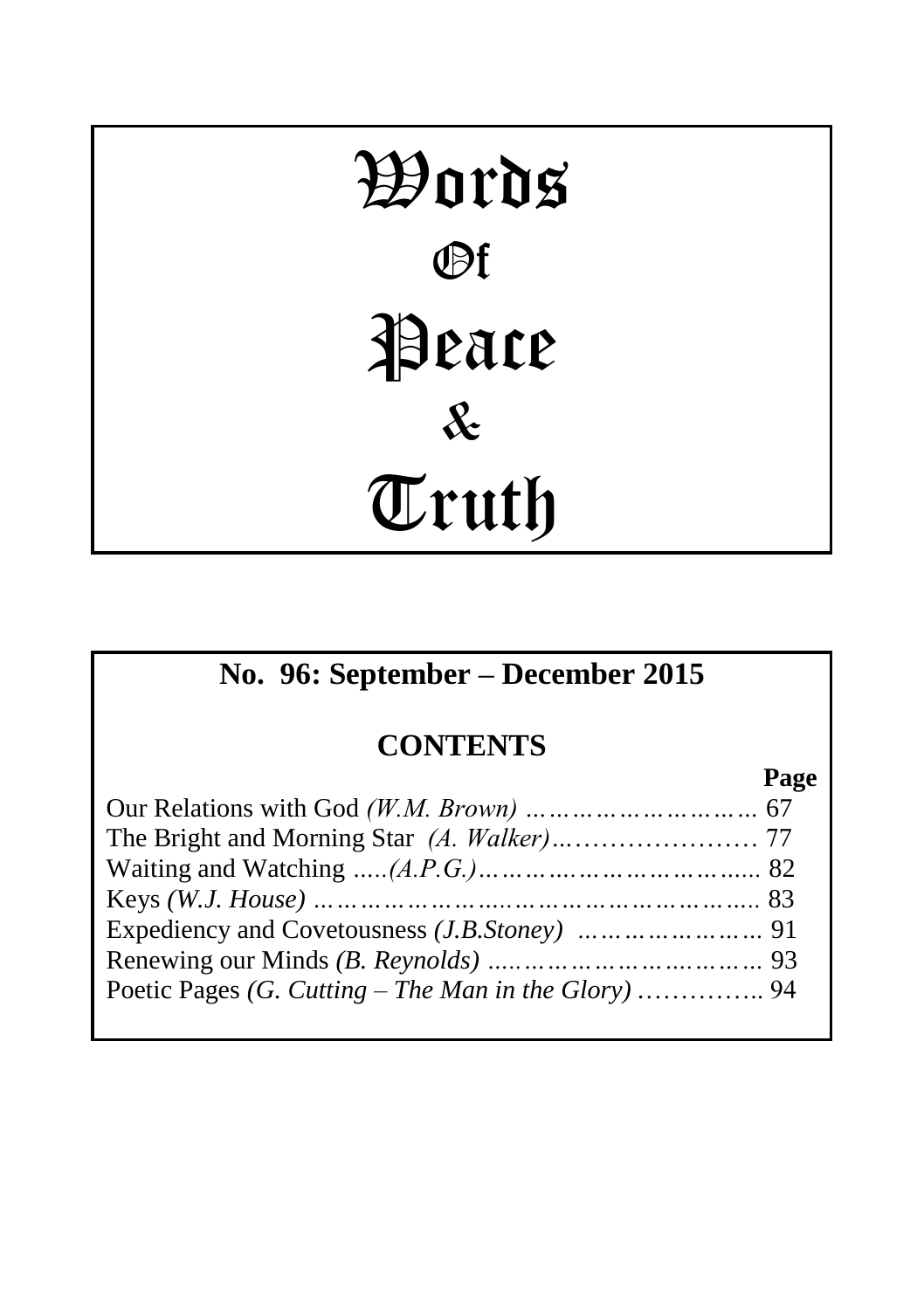## **WORDS OF PEACE & TRUTH** *(Esther 9:30; see also Zechariah 8:19)* **NO. 96: SEPTEMBER – DECEMBER 2015 Editorial**

This issue completes 30 years in the production of this magazine. Everything about God – His will, His ways, His actions – is perfect. This has been especially displayed in His Son, of whom it was said, "He does all things well" (Mark 7:37). Alas, the same cannot be said of us; I certainly find imperfection in all I do and I am sure that the magazine has suffered from this over the years. Yet God is above all that we do and it continues to be my prayer that He will use this little effort (so long as I am able to sustain it) to magnify Christ to the readers and bring God's truth before them, over against the flood of erroneous messages that are emanating not only from secular sources but also, alas, from people claiming to be Christian leaders and teachers. May the Lord Jesus keep us all close to Himself in the face of these things!

Surely one thing that should concern us is the way in which God's gospel is presented. In his epistle to the Romans Paul gives us a masterly setting out of the gospel of God concerning His Son, Jesus Christ our Lord, and I commend the first article to the reader for the way important truth from that epistle is explained to us. Perhaps older readers might bring this to the attention of younger people?

Unfortunately, in the last distribution of the magazine some address labels became detached in the post and the blank envelopes were returned to me. If any readers did not receive WPT No. 95, please will they let me know. *G.S.B.*

*Editor: Geoffrey Bacon, 58 Byron Avenue, Coulsdon, Surrey, England.CR5 2JR Website: [www.wordsofpeaceandtruth.co.uk](http://www.wordsofpeaceandtruth.co.uk/) E-Mail: [bacon707@btinternet.com](mailto:bacon707@btinternet.com) Tel: 020-8660.2915*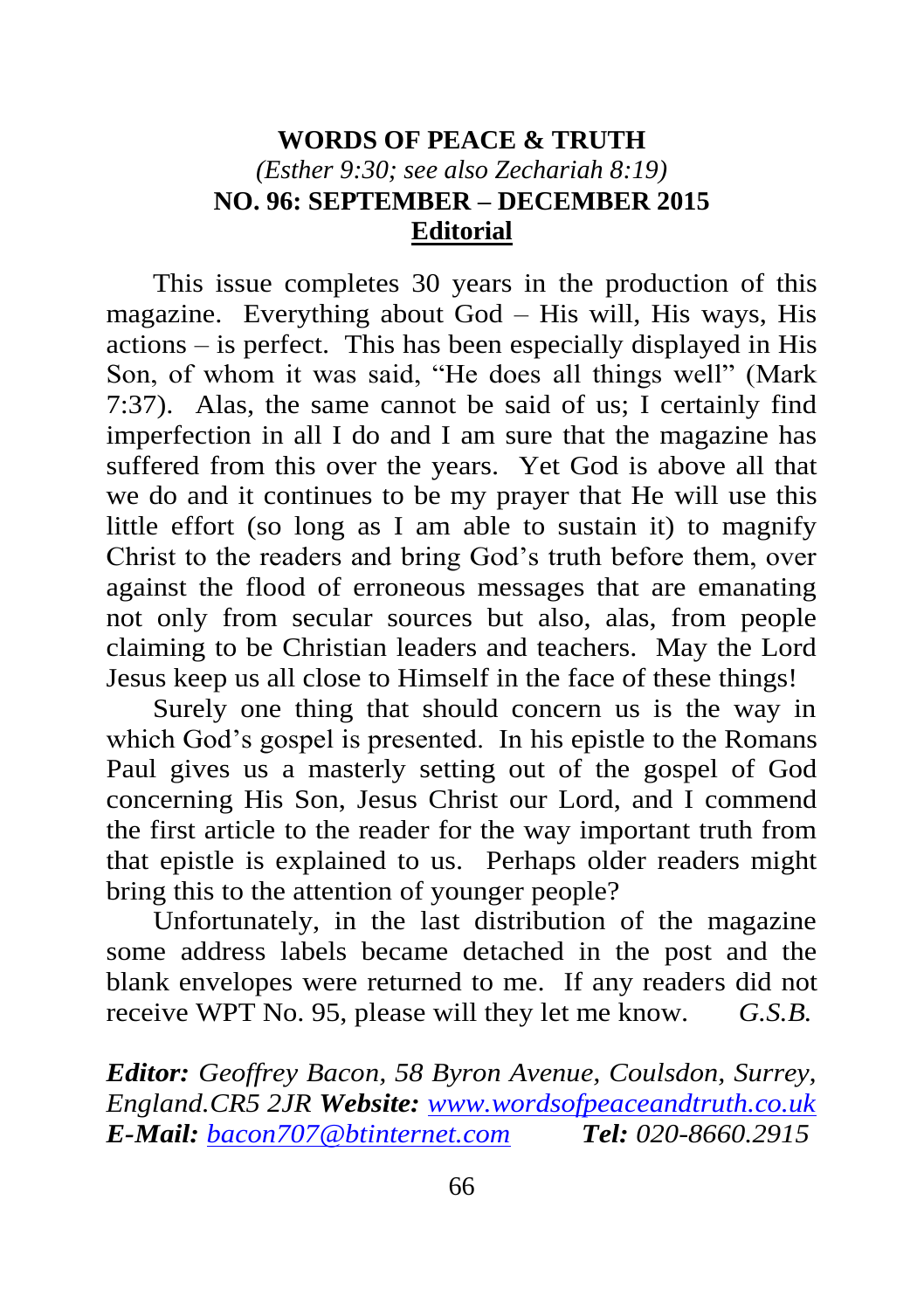#### **OUR RELATIONS WITH GOD**

Romans **5:** 1, 2, 11. **6:** 20-23. **8:** 15-17. **12:** 1-2.

ON a previous occasion \* we considered some of the blessed relationships that God has taken with men. We considered Him first of all as Creator, then as Saviour – "God our Saviour," and then as Father. These titles bring out His glory, so that we might know Him and love Him and worship Him.

I have before me now with the Lord's help, to take up the truth from the side of our relations with God, for if God has taken up these blessed relationships with us, He has in mind that we should be brought into definite and permanent relationships with Himself. So I have turned to this great foundational epistle to the Romans, in which we learn the foundations of our relationships with God. The truth of this epistle must underlie all our links with God, if we are to be here for His pleasure. In the Old Testament, when God gave instructions as to the building of the tabernacle, there were boards of acacia wood, and each one stood in two sockets of silver, speaking to us of the foundations on which we stand in relation to God. Silver speaks of redemption and the efficacy of the work of Christ, upon which alone we can stand, if we are to be in right relations with God, and if we are to contribute to His service. The truth of the Gospel is unfolded in this epistle by the Spirit of God for our enlightenment, so that we might come into this position of security and righteousness that God has established, and, not only that, but that we might take up these permanent relationships with Him. He has in mind, not only that we should be saved from divine judgment, not only that we should be saved, too, from this present evil world, but that we should be set up here in righteousness, in power and in affection, in relationships that

\**See 'Words of Peace & Truth' No. 94 (Jan-Apr. 2015), p. 7.*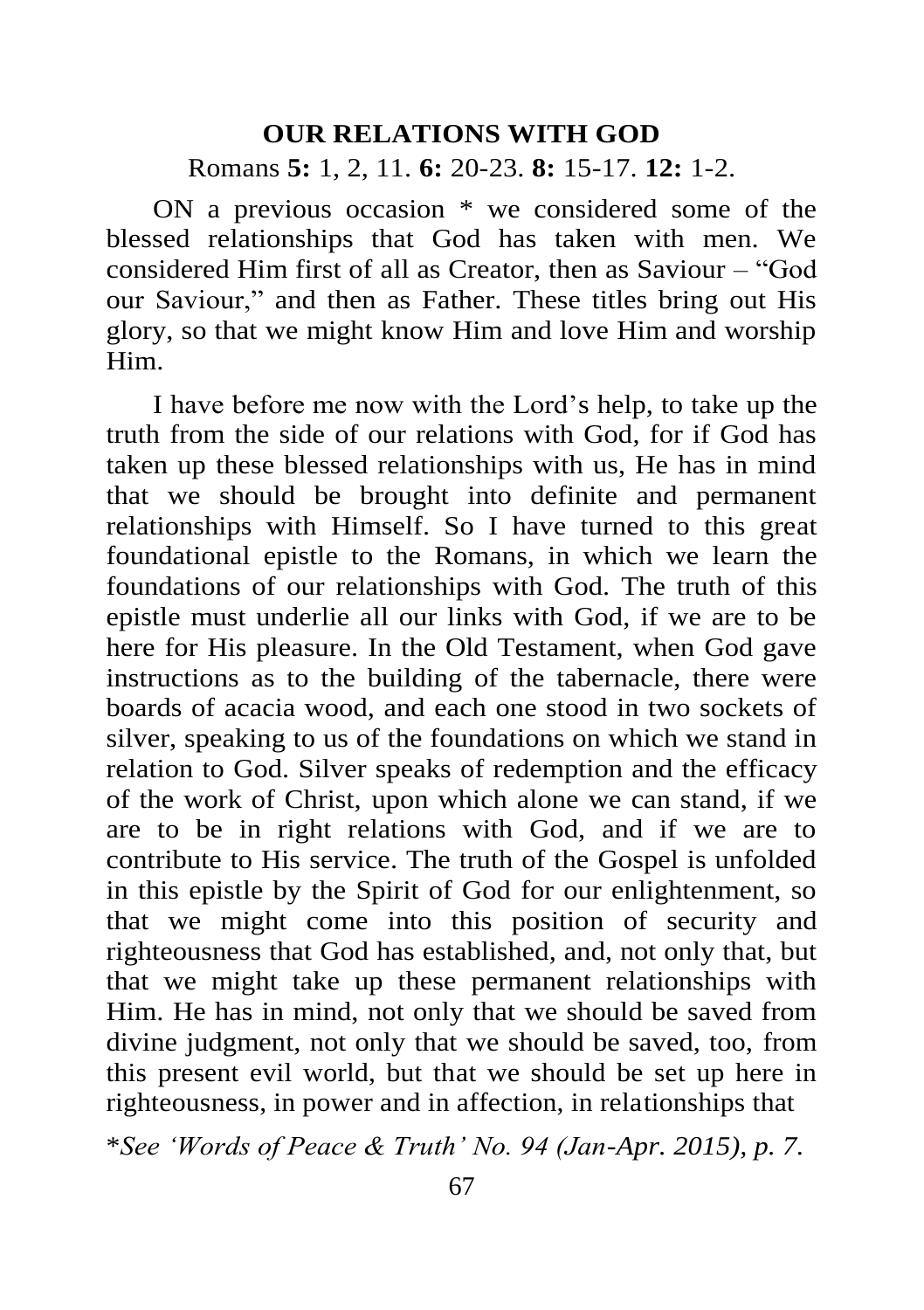God Himself has established, and in which we can minister to His heart in responsive praise, and in devoted service.

So I start with this great subject of peace with God, which lies at the very threshold of our relations with God. We can understand how Job, among the questions that surged through his soul in all his difficulties, could say, "How can man be just with God?" (Job 9:2). If we are to have peace with God, this question of our sins must be settled, involving God's own righteousness, for the light of His own righteousness shines before us. God, the Creator, must judge what is evil, for He cannot tolerate sin in His holy presence; but He has come out from His own side, and established His rights in mercy. It is the secret of peace, and the secret of spiritual prosperity, to understand how God Himself has established His right to bless. The blood upon the mercy seat is the expression of God's righteousness, "that he should be just, and justify him that is of the faith of Jesus" (Rom. 3:26). Quite apart from our coming into it, God has established, in the presence of the whole universe, His perfect right to show mercy to guilty sinners and to bless them according to the desires of His own heart. The basis of that is in the precious blood of Jesus. In the language of the type, the blood has been taken into the holiest of all, and sprinkled upon the mercy seat, and before the mercy seat *(see Leviticus 16 – Ed.)*, so that not a single voice in the universe can challenge His right to bless, according to the desires of His own heart.

The first thing is that God has established His right to bless. Now, how are you and I to be blessed? Only upon the principle of faith. The scripture (Rom. 4) establishes this so clearly from the history of Abraham. Abraham was blessed, not on the ground of anything that he could do or be, but simply and solely on the ground that he believed God. God had given him a promise. God had said that He would do certain things and Abraham believed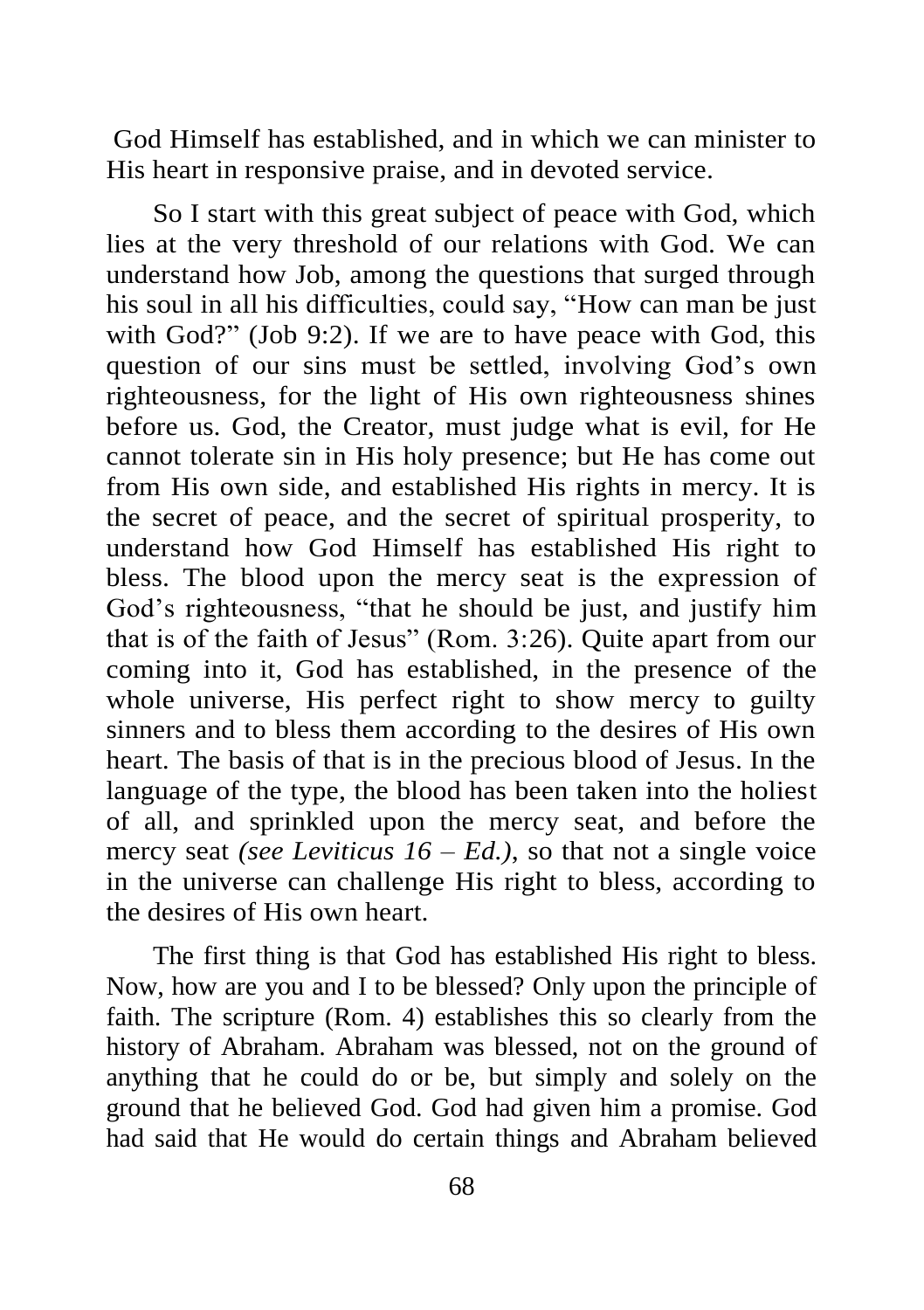God. God took him out to his tent door and showed him the heavens and said to him, an old man without a child, "So shall thy seed be!" You may say 'What an impossible thing to happen to such a man!' But it is said, "Abraham believed God, and it was reckoned to him as righteousness." It was an impossible thing according to human understanding for Abraham to have a son; and it is equally impossible, apart from the precious blood of Christ, for a holy and a righteous God to justify and to reckon righteous in His sight, an ungodly sinner who is sunk in sin. But God has displayed His own glory in this way. He would point the eyes of our faith to the Lord Jesus Christ. The closing verses of chapter 4 bring out the way in which we can come into a conscious sense of being justified by faith, being reckoned righteous by God. The Lord Jesus Christ, as it tells us here, "has been delivered for our offences and has been raised for our justification." What a moment it is when the truth of justification by faith first comes into our hearts, and moves them in praise and in liberty in the presence of God!

Many of us here know about the history, several hundreds of years ago, of Martin Luther, who was in the darkness of Roman Catholicism, when the light of these verses came into his heart. He had been groping in the darkness for many, many years, seeking light, and here it was in the Scriptures all the time. There came a time when the Holy Spirit shed the light into his heart, and it completely altered his life and gave him a new outlook. Instead of striving to become righteous with God on the ground of his own efforts and works, he apprehended that God had established His own righteousness and that He had brought in another Object for his faith to rest upon – the Lord Jesus Christ, who "has been delivered for our offences and has been raised for our justification." The one who believes on "him who has raised from among the dead Jesus our Lord" is justified. The God against whom we have sinned has raised from among the dead the One who charged Himself with our sins. As we look away to Him, we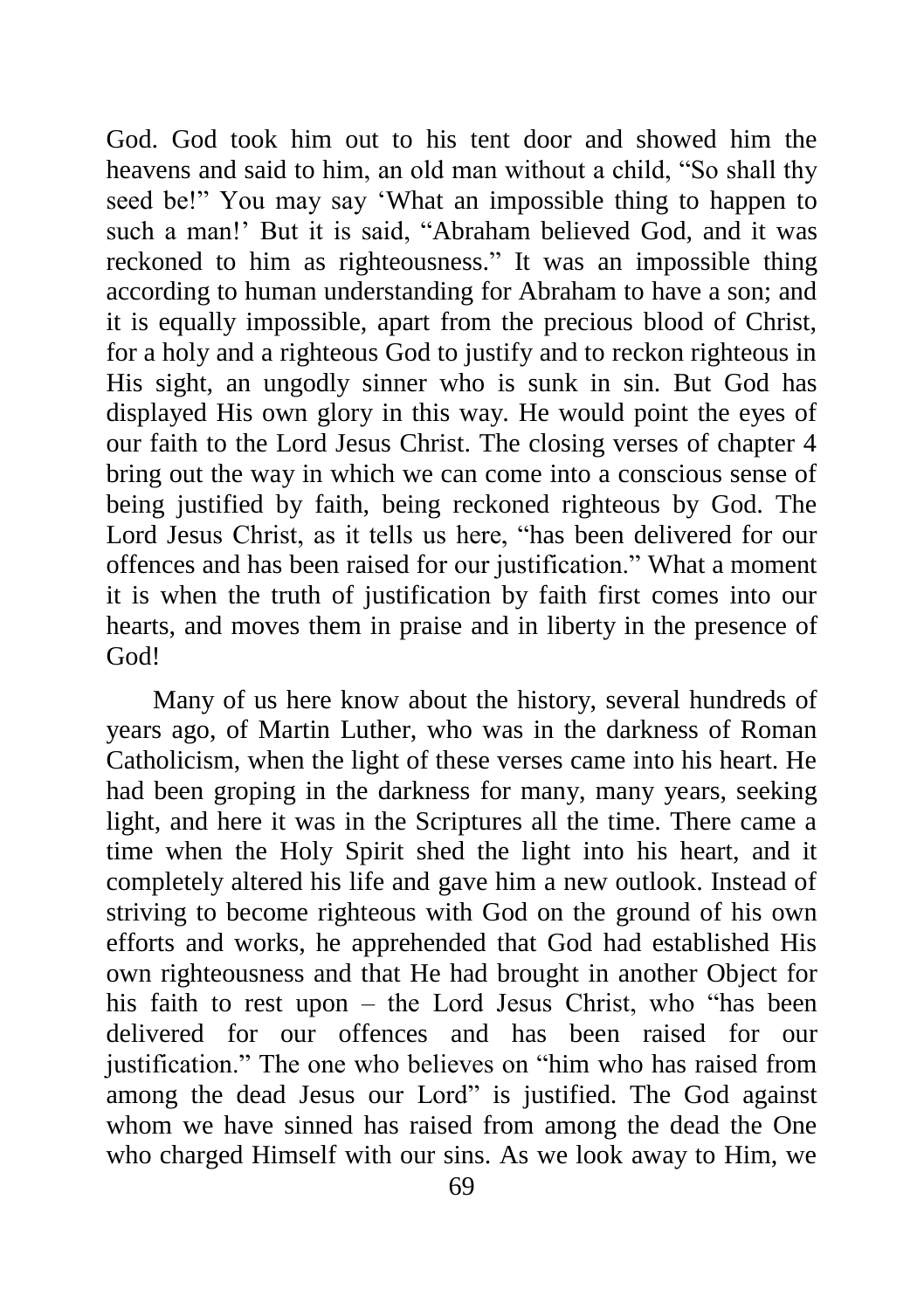see Him there, risen and glorified, without our sins. Our sins have been left behind for ever. The one who was delivered for our offences has been raised for our justification, so that we can say, through God's grace, "I am as clear before God as Jesus is."

Many illustrations have been used in regard to this wonderful truth, but I prefer to go to the Scriptures themselves. In the book of Leviticus *(chapter 14)* you will remember how the leper on the day of his cleansing had to go to the priest with two little birds. One of these birds, we are told, was to be killed in an earthen vessel over running water. Think of God going into all these details in the Old Testament for our sakes! I am speaking to some boy or girl who desires to have peace with God. Think of what God has done in order to help you! These two little birds are brought to the priest; one was killed in an earthen vessel over running water, and the other was dipped in the blood of the slain bird and let go into the open field. Can you imagine the feelings of the cleansed leper as he saw that little bird killed? He would say, "That little bird was killed for me, because of my leprosy." And then, as he saw the other bird let go into the open field, he would say, "I am cleansed and free." The Lord Jesus Christ is the answer to those two birds – one blessed Person. He went into death as the Victim, but He came up out of death, in all the power and efficacy of that death, in resurrection life, clear and free of everything which He took upon Himself when He died and bore the judgment of God. God would say to that man, 'You are as clear and free now to come into my presence, as that bird is to fly into the open field.'

Look away to Jesus. There is no sin attaching to Him, no guilt attaching to Him, a risen and glorified Saviour in the presence of God. You can say through God's grace that He is your righteousness. Satan may charge you with many things, but look away to Jesus. He is the measure of your righteousness before God. So we read in chapter 5, "we have peace towards God through our Lord Jesus Christ; by whom we have also access by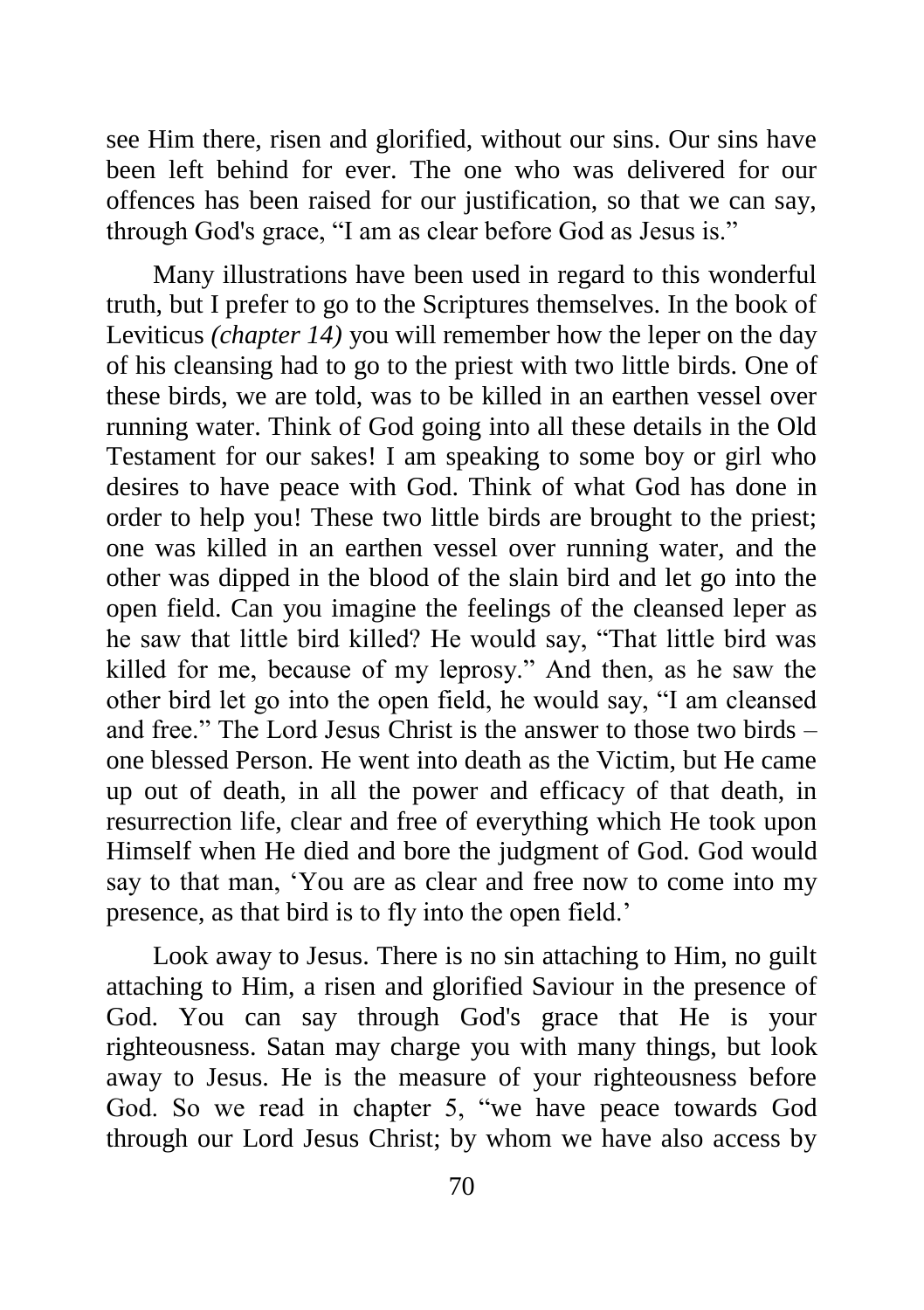faith into this favour in which we stand, and we boast in hope of the glory of God." The past, the present and the future, are all completely assured. We have a future now; we are looking beyond all the conditions of turmoil and pressure around us. We are looking right on to the day when God's glory will shine out, when Christ Himself will come again and be glorious in this very earth, where He suffered and died. We can sing a song of deliverance and of victory.

I pass on for a moment to verse 11. The apostle under the guidance of the Holy Spirit, is bringing before us wave after wave of blessing – "not only that," he says. So we can even boast in tribulations, for the very pressures and sorrows, taken up in the light of God's grace, become occasions of learning more of His love, "because the love of God is shed abroad in our hearts by the Holy Spirit which has been given to us." Then he says, "not only that, but we are making our boast in God, through our Lord Jesus Christ, through whom now we have received the reconciliation." God Himself becomes the joy and boast of the believer. It is a wonderful thing to know God. Instead of hiding away from His presence, we learn to trust Him and to know Him, so that we can actually make our boast in Him "through our Lord Jesus Christ, through whom now we have received the reconciliation." Not only are we reckoned righteous before God, cleared of every charge and brought into a position of cloudless peace, but we are brought into such a position that God can detain us for His own pleasure. He says, as it were, 'On the ground of the precious death of the Lord Jesus Christ, I can not only discharge you without any guilt resting upon you, but I can welcome you into My very presence, for you to rejoice in Me and for Me to rejoice in you.'

Now this is all to help us in relation to these permanent relationships into which God would bring us. So in chapter 6 we become *bondmen* to God. In this chapter we are concerned with the *bondage* of sin. In the early chapters it is rather the *guilt* of our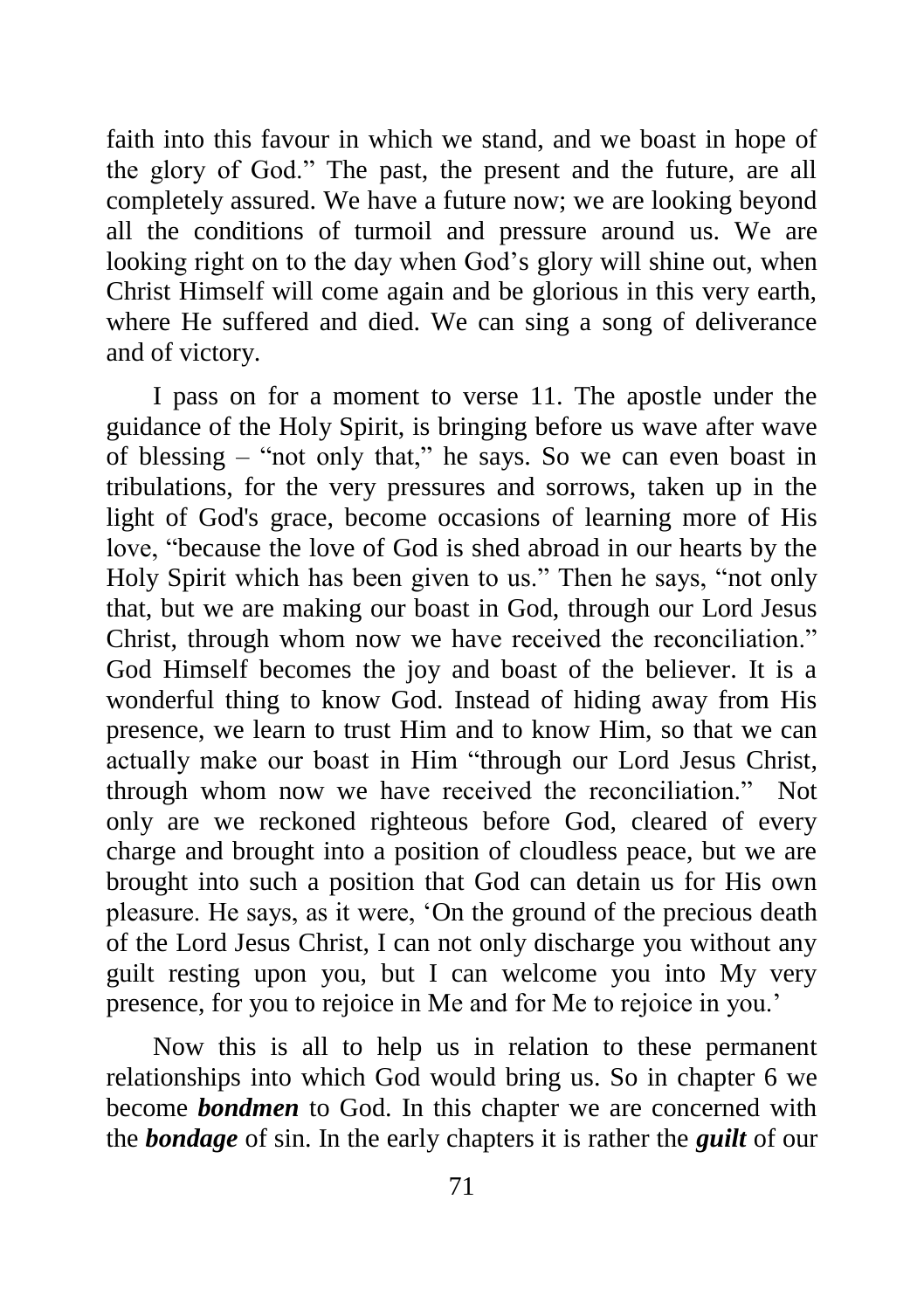sins and how we are brought into this near position through the death of Jesus; but now it is a question of the *power* of sin. Sin is a terrible taskmaster. People in the world speak a great deal about liberty – freedom of thought. They speak about the liberty of doing what they want to do, thinking what they want to think, saying what they want to say. The Bible tells us that people who speak thus about liberty are really the slaves of corruption; they are the slaves of sin and of Satan. The only one who is really free is the one who is a bondman to God. There is a hymn which says: "Make me a captive, Lord, And then I shall be free." The way of true liberty and joy is to acknowledge the rights and claims of God. The Lord Jesus Christ has not only died for our sins, but He has died *to* sin and He lives to God, and we are to reckon ourselves dead indeed to sin, and alive to God in Christ Jesus. We are entitled to reckon ourselves dead to sin and alive to God in Christ Jesus. We are entitled to reckon ourselves dead to the master that held us in bondage, and alive to the blessed God who has done so much for our deliverance. We are to yield our members "instruments of righteousness to God." I want to encourage everyone to take this matter up, so that we yield our members, that is to say, our bodies. Our bodies have been the instruments of sin and Satan, doing our own wills, fulfilling our own lusts, but our bodies now are to come under a new control, the ownership of divine love. Think of the One who has given everything for our deliverance by redemption! What a claim He has upon us! Can anyone hold back from yielding to the authority and control of the Lord Jesus and of God Himself? We have been "bought with a price." What a price indeed has been paid for our deliverance from the power of sin and Satan! What claims God has upon each one of us, and how ready we should be to yield ourselves to Him! This is not a legal demand. This is the compelling power of divine grace brought to bear upon us in the presentation of the Lord Jesus and His precious death, so that we might yield ourselves unreservedly to God.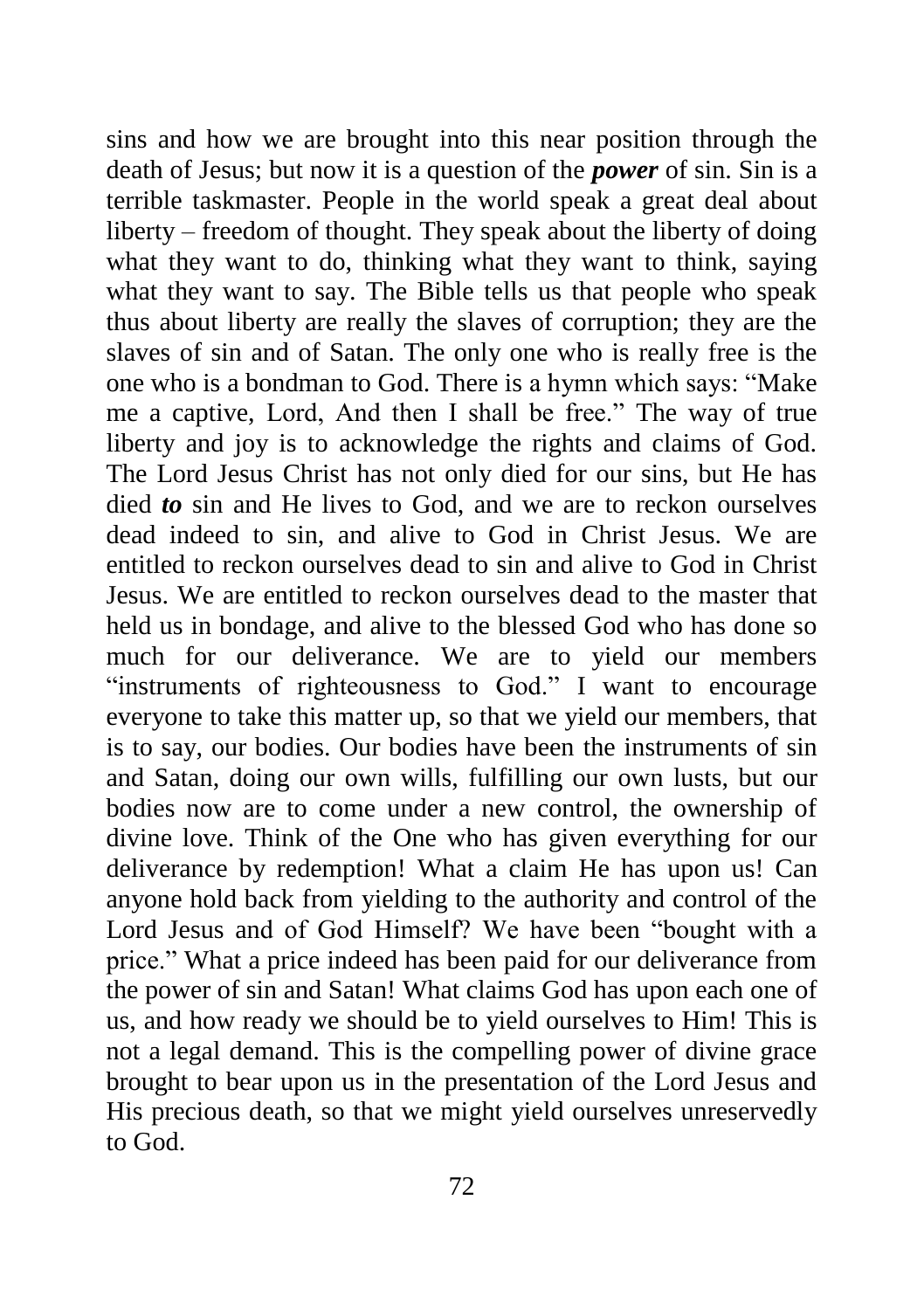God claims us now as His bondmen. The word "bondman" is the ordinary word used for a slave. A slave would have no will of his own, no right to say what he would do. He would just do what his master told him to do, and that is the way in which every true believer in the Lord Jesus should move here – in the sense of the rights and claims of redeeming love, to be here in subjection to God's will. That is the way of true prosperity and happiness; "ye have your fruit unto holiness, and the end eternal life." It leads us to holiness, that is to say, separation from the principles of this evil world, and the end is everlasting life. We are to be brought into a region of satisfied desire where we may live in the knowledge of God, and be apart from the influences of this world. God has that in mind for those who are prepared to take this way – to yield themselves to Him, to accept His claims upon them, and to take their place as bondmen of God, who seek to do His will and to please Him.

Now what we have in chapter 8 is even more blessed. We would like to come into the joy of relationship, to know something of what it is to cry, "Abba, Father," but we must come by way of chapter 6. The acknowledgment of God's claims upon us is the way into the holy joy and liberty of sonship. Chapter 8 is largely concerned with the blessed activities of the Holy Spirit, following our deliverance from the power of sin, not only as a master in the world, but sin in the flesh, *working* within us. We learn the way of deliverance, and the Holy Spirit comes in as the new power by which we can fulfil our responsibilities here, and by which we can live. The Holy Spirit would lead us into the consciousness of sonship. The Lord Jesus Christ Himself, the Son of God, was led by the Spirit. He was *born* Son of God. He was unique in His blessed Person, and in His sonship, but He is the model for us. He has died so that, on the ground of His precious death, we should be brought into the same relationship with God. We are made "sons by adoption," and the consciousness of relationship is brought into our hearts by the Holy Spirit. So it is said, "For ye have not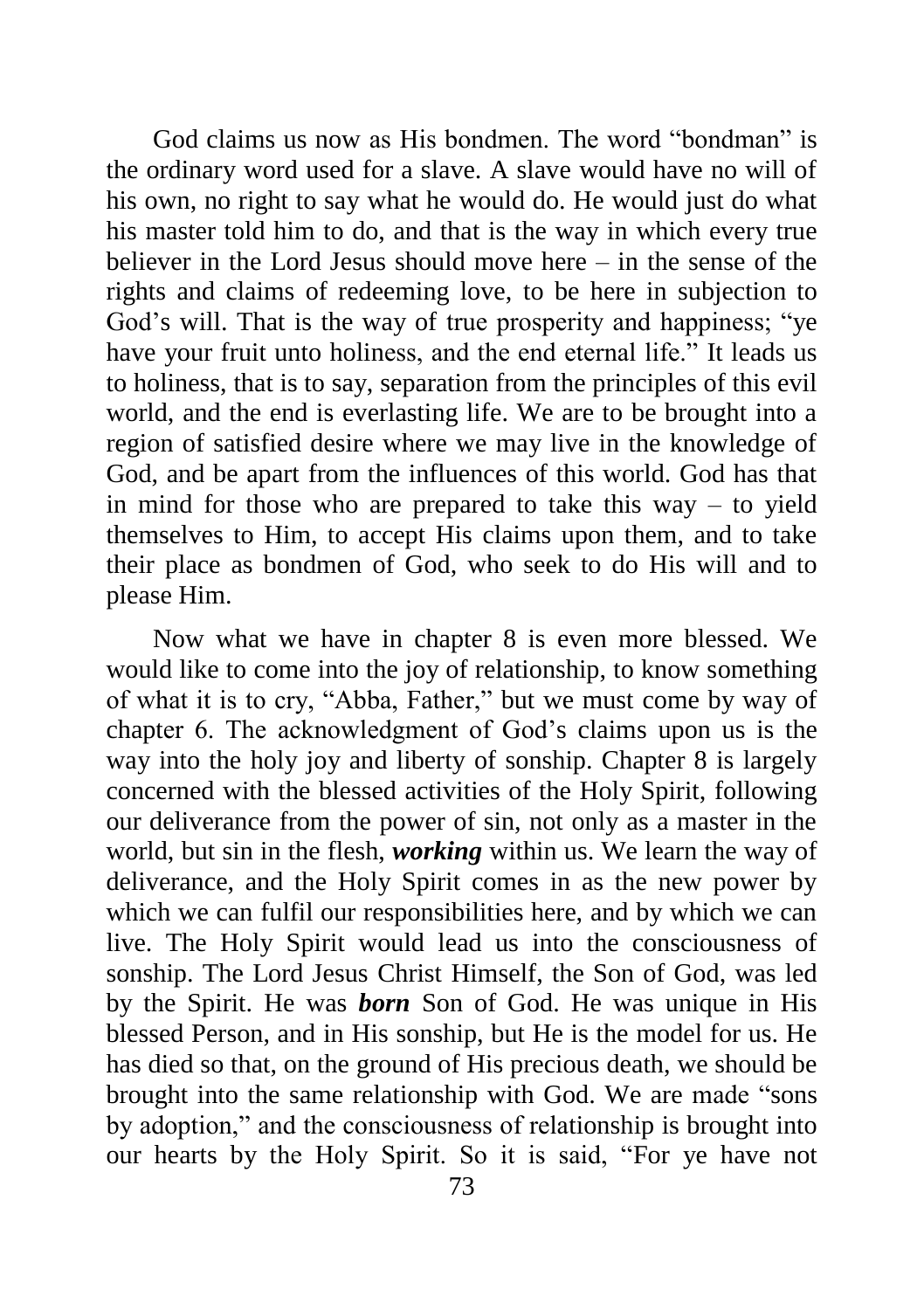received a spirit of bondage again for fear, but ye have received a spirit of adoption, whereby we cry, Abba, Father." God desires that the youngest believer may enter into this here and now. Other scriptures tell us how we come into it, but here it is brought before us as the natural outcome of giving the Holy Spirit His place. If we really give the Holy Spirit His place, it will not be long before our hearts are turning in responsive love and in the urgent sense of our relationship with God, so that we cry, "Abba, Father."

This blessed relationship of sons goes on into eternity. I suppose the idea of bondman has peculiar reference to conditions here, but the sons belong to heaven and to eternity. The time will come when we shall enter into it in all its fulness, for we read in this very chapter that we are "awaiting adoption, that is the redemption of our body" (verse 23). We shall enter into the fulness of it then, but by the Holy Spirit we can even now enjoy it and answer to it, in this cry of relationship and affection coming from our hearts in the power of the Spirit, "Abba, Father."

Then the apostle continues, "the Spirit itself bears witness with our spirit that we are children of God." Not only are we sons, in all the dignity, intelligence and glory of that blessed relationship, but we are children of God, those whom He has begotten, and as such we are the objects of His care, and love, and interest, and discipline, in all the vicissitudes of our pathways here. We have the inward consciousness, by the Spirit, that we are the children of God. What confidence and joy that brings into the hearts of believers! In all the testings of our earthly life we know that, as the children of God, we can look up to the Father and take account of His love and care and interest in us. Then we are heirs, heirs to a great inheritance. These blessings have been brought within our reach and they are to be enjoyed and appropriated in the power of the Spirit.

I close with the passage in chapter 12, which is a kind of climax to the wonderful unfolding of divine grace, the only due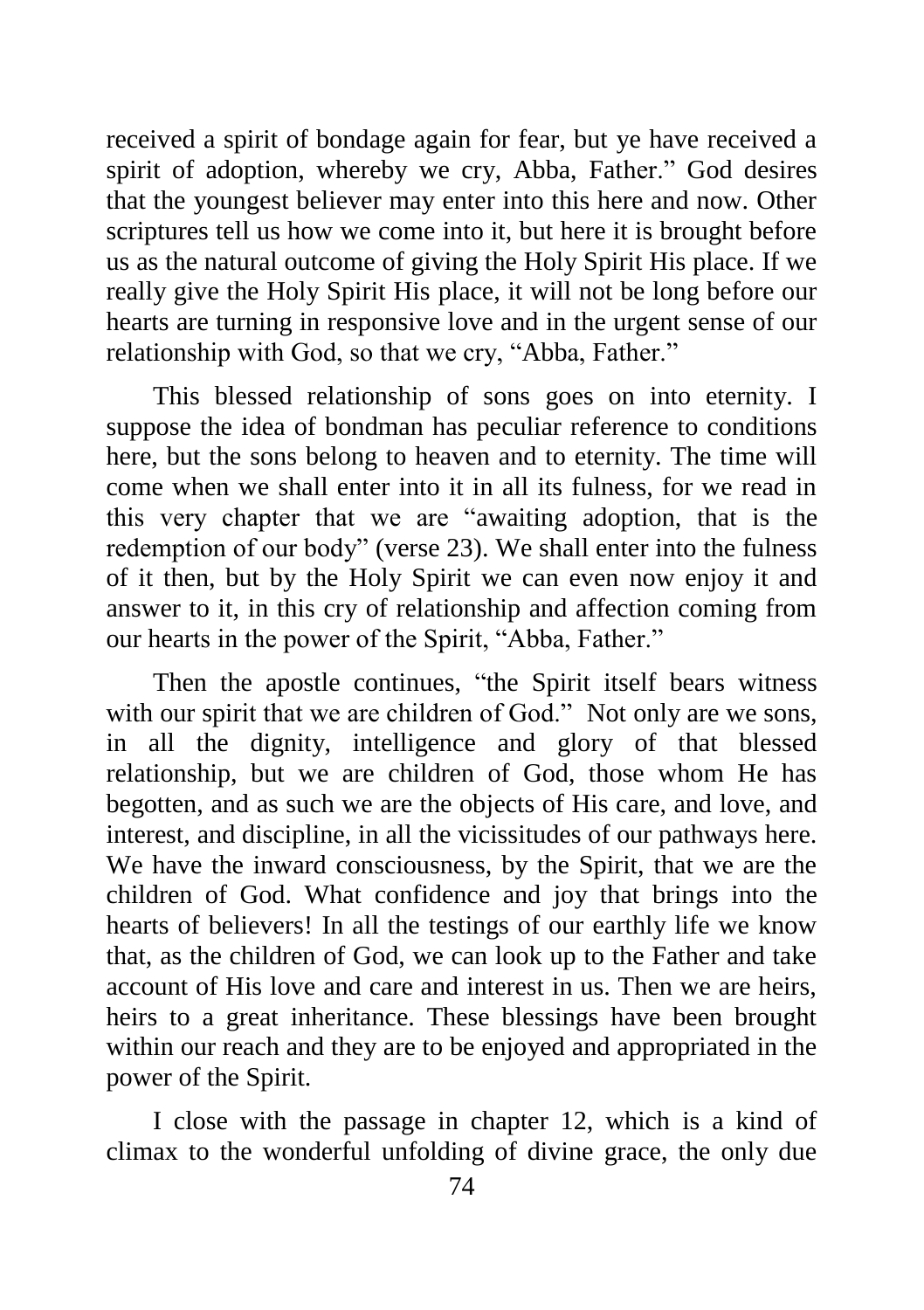response from our hearts to God. You may say, "Does this differ from chapter 6?" It depends upon chapter 6, but this is rather that we are priests. It is priests who offer sacrifices to God, and the word used, "your intelligent service," involves what is priestly. It is not the service of a slave or a bondman, necessary as that is, but it is the intelligent and holy service of a priest, one who is accustomed to dealing with holy things, and who understands something of the holiness of God, and desires to draw near to Him with a sacrifice that will be acceptable to Him. You may say, "What can I bring?" The first thing that we can bring is our bodies. Everyone of us has a body. It has once been used for the service of sin and Satan, but now, as under the impelling power of divine compassion, we can present that body to God. So that he says here, "I beseech you therefore" – it is not exactly a command. This aspect of the truth involves the feelings of the heart of God and feelings on our side. This is an entreaty. The apostle, on God's behalf, is beseeching every one of us here. Think of God beseeching! Let us present our bodies to Him, a living sacrifice, We place our bodies on the altar; they are now for the service of God. It is a *living* sacrifice, not a dead sacrifice now. The thought of death in relation to sacrifice in this epistle is connected with Christ, the One who has died, but we can bring a *living* sacrifice, as impelled by the compassions of God.

I would appeal to you tonight, and to myself too, as to "the compassions of God." This expression brings one back in thought to that remarkable passage in the book of Lamentations, a book that is full of tears and sorrows. In the midst of his sorrows and tears, the prophet speaks about God, and speaks to God. He says, "His compassions fail not; they are new every morning" (Lam. 3: 22, 23). God's compassions are new every morning. An Israelite of old, passing through the desert, as he went out of his tent in the morning would find the dew on the ground, and on the dew the manna. The dew speaks of the compassions of God, the freshness that comes down from heaven. Let your first thought in the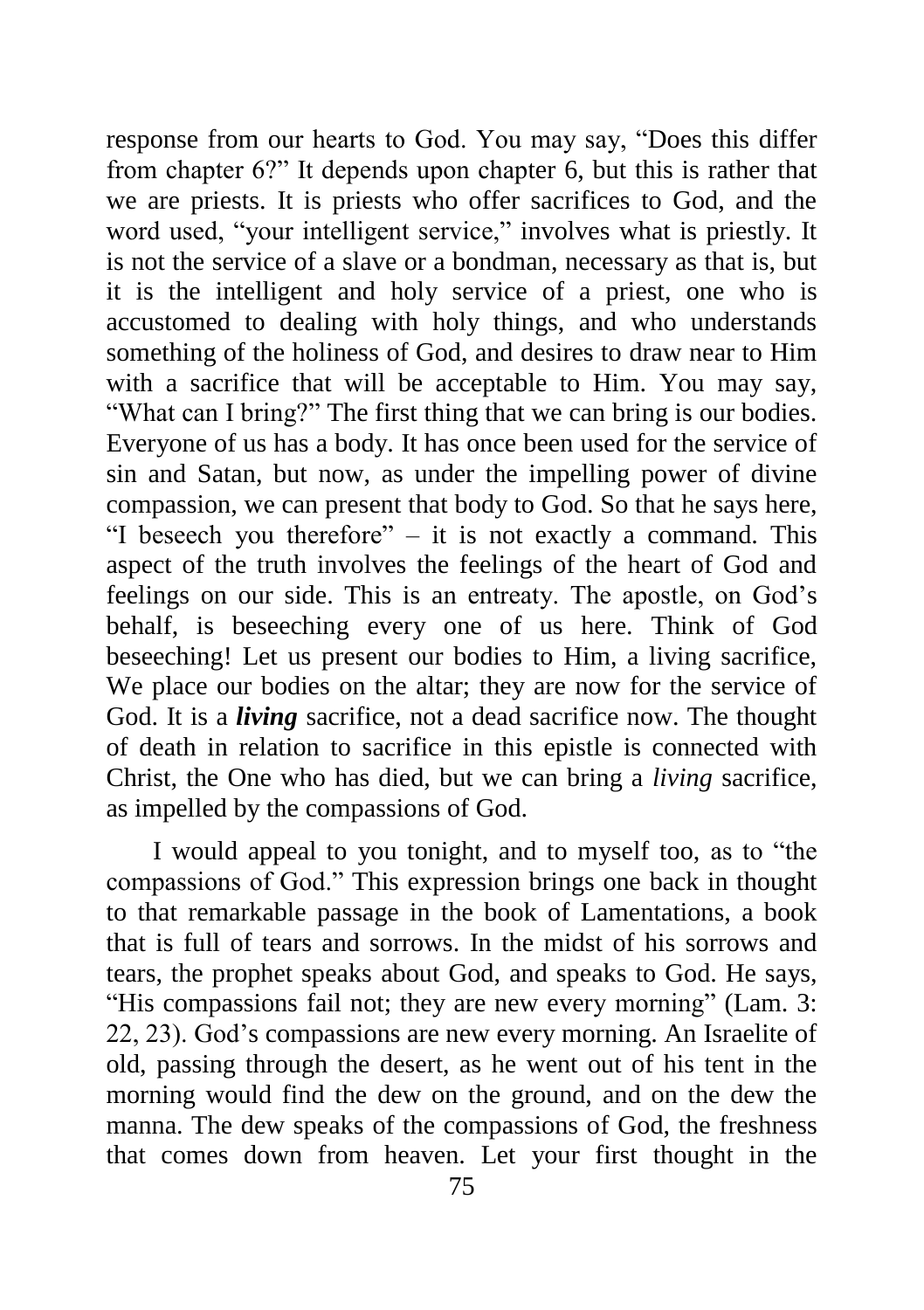morning be of God and His compassions. You rise in the morning and think of all the difficulties and problems and pressures, but think about the compassions of God! They are new every morning, like the dew coming upon the grass, surrounding us on every side. Jeremiah goes on to say, "great is thy faithfulness;" the faithfulness of God entering into His compassions. The manna is upon the dew. The grace that carried the Lord Jesus through this world for the will of God is ministered to us in a fresh and living way, so that we should present our bodies, as He did in perfection, "a living sacrifice, holy, acceptable to God." It is a wonderful thing that persons like ourselves, boys and girls at school, or older ones in our daily work, whatever our occupation may be, may live our lives in this way, presenting our bodies to God as a living sacrifice. It is to be holy and acceptable to Him, and it is our "intelligent service." We are viewed now as intelligent persons, marked by the intelligence of priests, who know the mind of God, and who understand what is pleasing to Him.

Then the scripture continues; "be not conformed to this world, but be transformed by the renewing of your mind, that ye may prove what is the good and acceptable and perfect will of God." We are so easily affected by things around us. We easily take on the ways, the thoughts, the manners and the speech of those around us, but we are not to be like that. We are to be affected by God's compassions, we are to feed on Christ as the manna, and, as we do so, we shall become transformed by the renewing of our minds. We shall find new desires and new motives coming into our minds, and we shall prove in actual experience what is "the good and acceptable and perfect will of God." A man of the world would say that the will of God cannot be good and acceptable and perfect, because it cuts across his ambitions, and desires, but the believer through divine grace has become so transformed, that he now longs to be acceptable to God, and he proves, as a daily experience, how good and acceptable and perfect is the will of God. One could say of old, as to God, "His way is perfect" *(Psalm*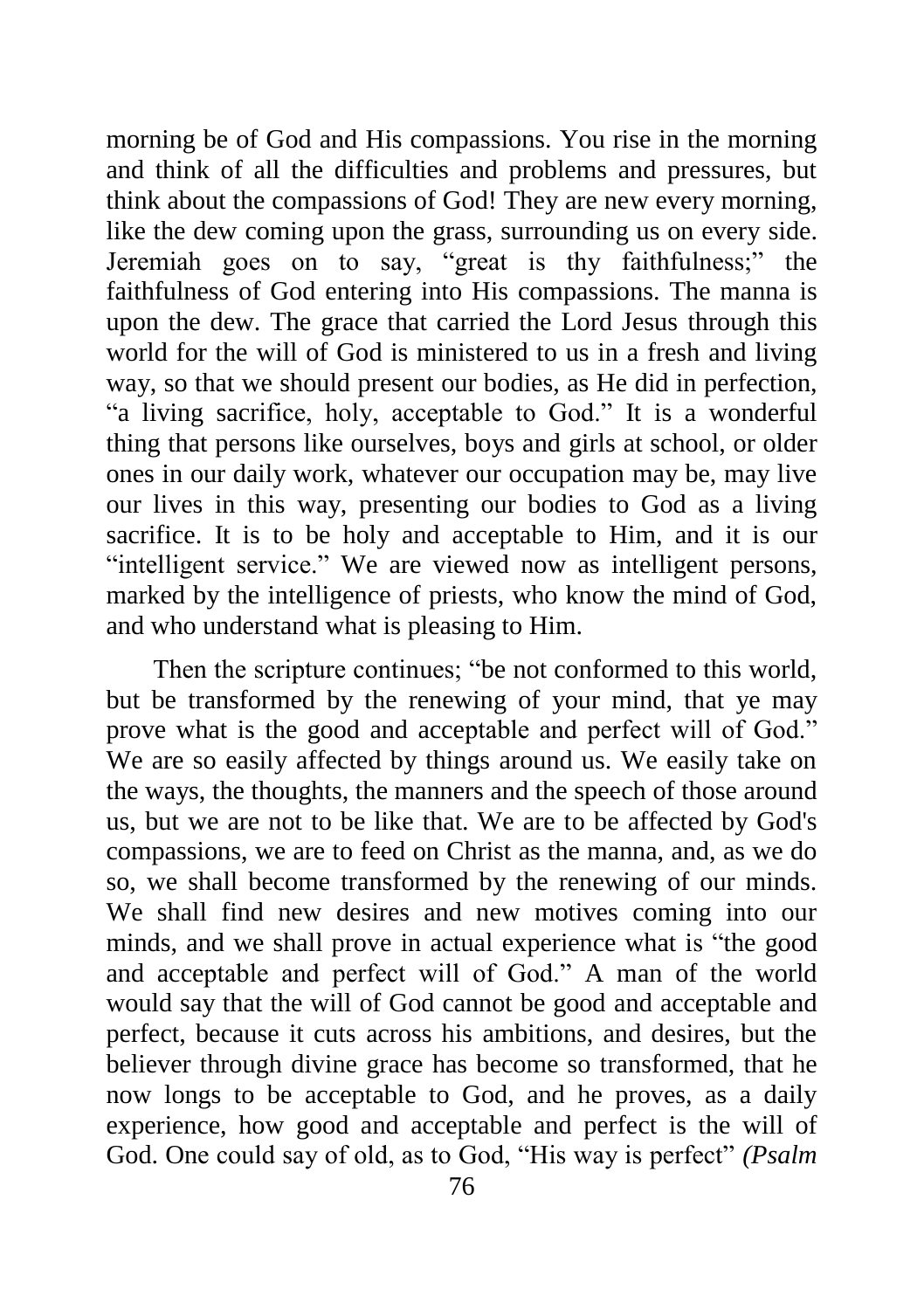*18:30).* And His will is perfect. Behind His will is His love, and the end in view is glory.

I leave these thoughts, so feebly expressed, with the desire that we might be encouraged to seek God's help to learn what it is in a more practical way to be in settled relations with God Himself.

*Address given in Johannesburg in 1957 by Walter M. Brown.*

#### **THE BRIGHT AND MORNING STAR**

2 Peter **1**:13-19; Revelation **2**:24-29 and **22**:16-17

I am sure that we are all very conscious that the moral conditions into which the whole earth was plunged before the flood are now in evidence on every hand in our days. We read, "And God looked upon the earth, and behold, it was corrupt; for all flesh had corrupted its way on the earth." (Gen 6:12). And while, in this 21<sup>st</sup> Century, we know that the Spirit of God still remains with, and in, believers, and exercises His restraining power against the tide of lawlessness, "the mystery of lawlessness" which was already working in Paul's day is soon to reach its climax. And who of us cannot fail to notice the widespread growth of doctrinal and moral corruption even in the professing church as foretold by the Apostles?

In other words, the time is fast approaching when the words of the Lord Jesus Himself are shortly to be fulfilled – "But as the days of Noe, so also shall be the coming of the Son of man. For as they were in the days before the flood, eating and drinking, marrying and giving in marriage, until the day when Noe entered into the ark, and they knew not until the flood came and took all away; thus also shall be the coming of the Son of man" *(Matt. 24:37-39).* And so the believer looks to Jesus sitting at the right hand of God in the expectation of His appearing in glory and power – as we have it in poetry:-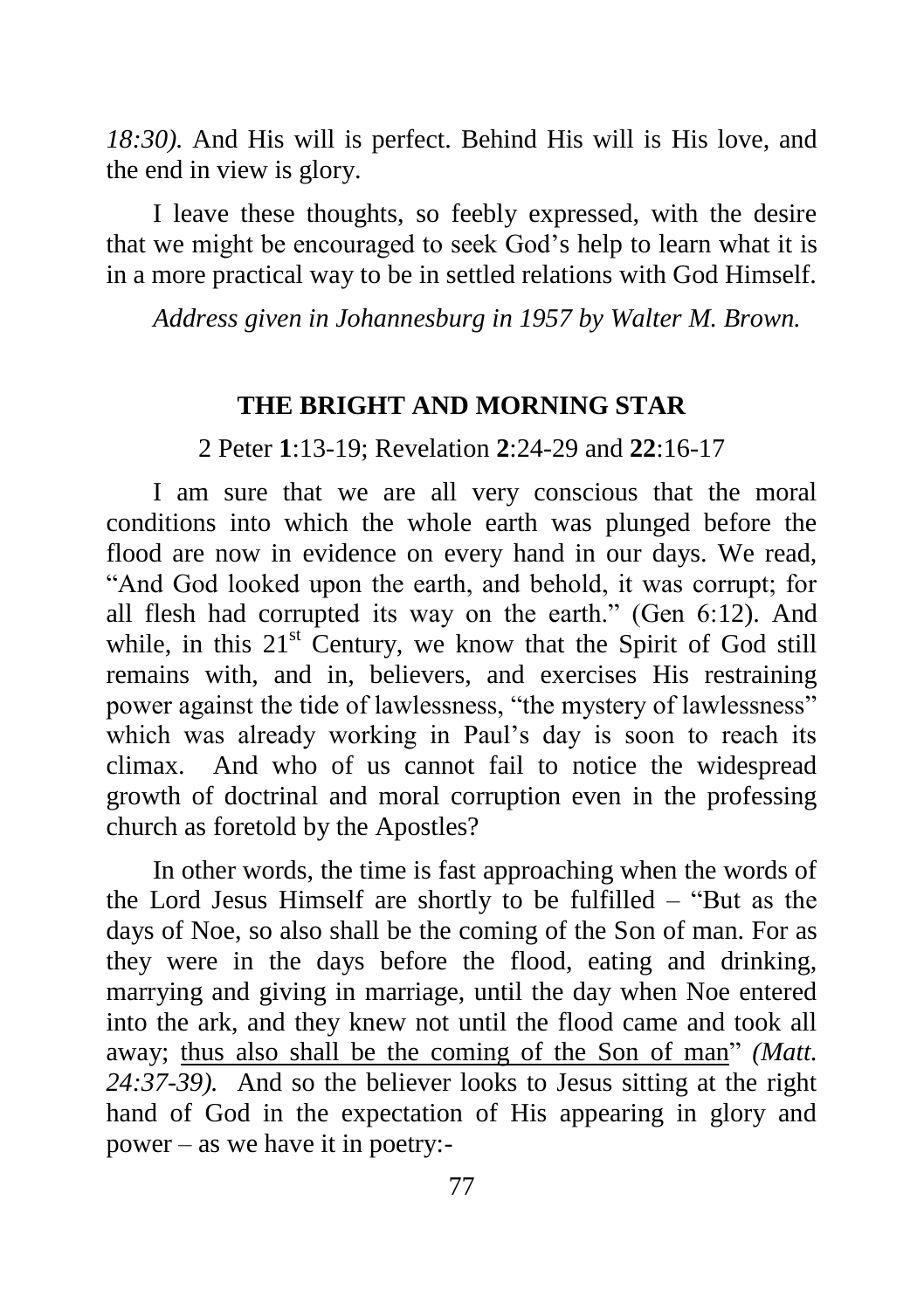Come then, and added to Thy many crowns, Receive yet one, as radiant as the rest, Due to Thy last and most effectual work, Thy word fulfilled, the conquest of a world.

#### *(William Cowper: 'The Winter Walk at Noon')*

For in Rev. 19:11 the blessed One called Faithful and True, seen coming in power and coming to judge and make war in righteousness, is depicted as sitting on a white horse – that is, the horse of the Conqueror. Once He came in lowly grace according to the prophetic word – "Behold thy King cometh to thee, meek, and mounted upon an ass, and upon a colt the foal of an ass" (Matt 21:5). But they wouldn't have Him, and soon all will see Him come as the mighty Conqueror. I hope that all who read these words have bowed to Him who once as the lowly Saviour suffered in our stead. For He came once not to put us away for our sins, but to put away our sins for us. Thrice blessed Saviour!

#### *"UNTIL THE MORNING STAR ARISE IN YOUR HEARTS*"

The power and coming of the Lord Jesus had long been foretold by the prophets – in fact from Enoch (Jude 14  $\&$  15) to Malachi (chap. 4:1-3). But, says Peter, the word of these prophets, bearing witness to Him, was as a lamp shining in an obscure place "until the day dawn and the morning star arise in your hearts." But now, he says, we have the word of prophecy fully confirmed, for on the holy mount we have been eyewitnesses of His Majesty – the majesty in which He will appear when He comes with His heavenly saints in glory. And not only so, but we heard "such a voice" – the Father's voice – uttered to Him "by the excellent glory: This is my beloved Son in whom *I* have found my delight." The day of Christ's appearing will surely dawn, but for faith it has dawned already – "for all ye are sons of light and sons of day" *(1 Thess. 5:5)* – and the One who is the Herald of that day, the Morning Star, has now arisen in our hearts. Well, I ask myself and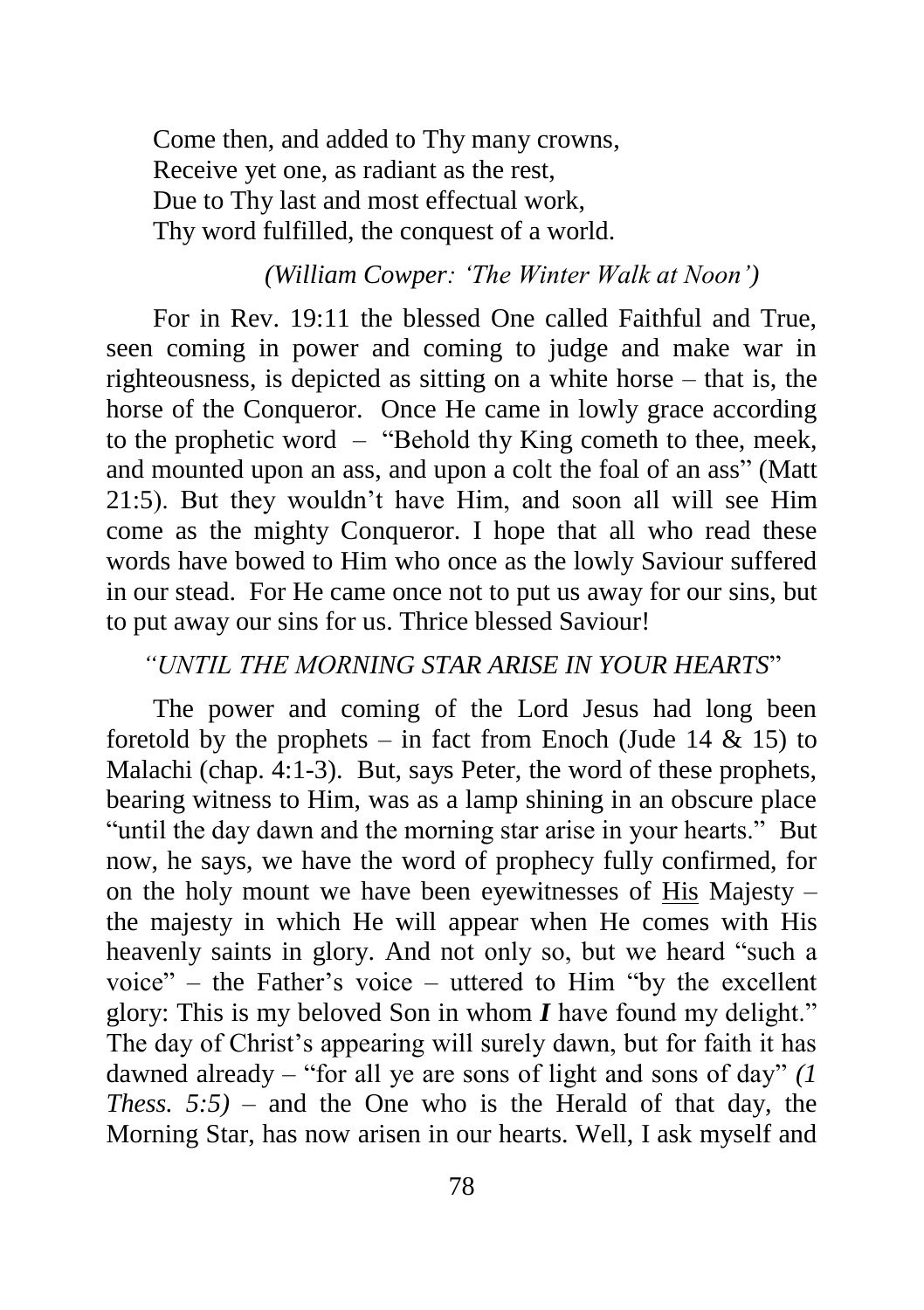all who may read these few words, 'Do we show in our lives that the morning star has truly arisen in our hearts – the harbinger of the day?' Are we so delivered in our hearts from this poor world which is soon coming under judgment and do we so hold the Lord Jesus Christ in our hearts that we are among those "who love his appearing?"

#### *"I WILL GIVE TO HIM THE MORNING STAR"*

Now the second reference in the Scriptures to the morning star is in the Lord's address to the assembly in Thyatira. From the time of Constantine the Great in the early part of the  $4<sup>th</sup>$  Century A.D. the church became worldly. For about three centuries Satan had unleashed against the church the fiery sword of persecution; this period is represented by Smyrna. When this failed to extinguish the church's faith and heavenly hope, he used his other weapon – corruption. And so the church became affiliated with the State, or the world if you like. We see this prefigured in what the Lord has to say to the church at Pergamos. Thus the church, having left her first love, fell – a fallen church! Out of this fallen state the condition represented by Thyatira developed. In the words of another, she laid aside the gory crown of martyrdom and assumed the glittering tiara of earthly grandeur and supremacy. And thus, her "lamp" removed, she became assimilated with the world of darkness, and, instead of being a luminary in the darkness, only increased that darkness, which was to reign for many centuries.

But the Holy Spirit, the Comforter, still remained in and with the faithful remnant who, although within that system of idolatry, knew the Saviour and owned His claims. Now the Son of God (as He presents Himself in our chapter) owns this remnant, and has owned them throughout the ages. He writes to them, ". . . but, what ye have, hold fast till I come." He says, in effect, 'There is no prospect of recovery now to be looked for in the great religious world; all your hopes must now centre on my return' – for He says 'I am coming again.' Then to the overcomer, He promises, "I will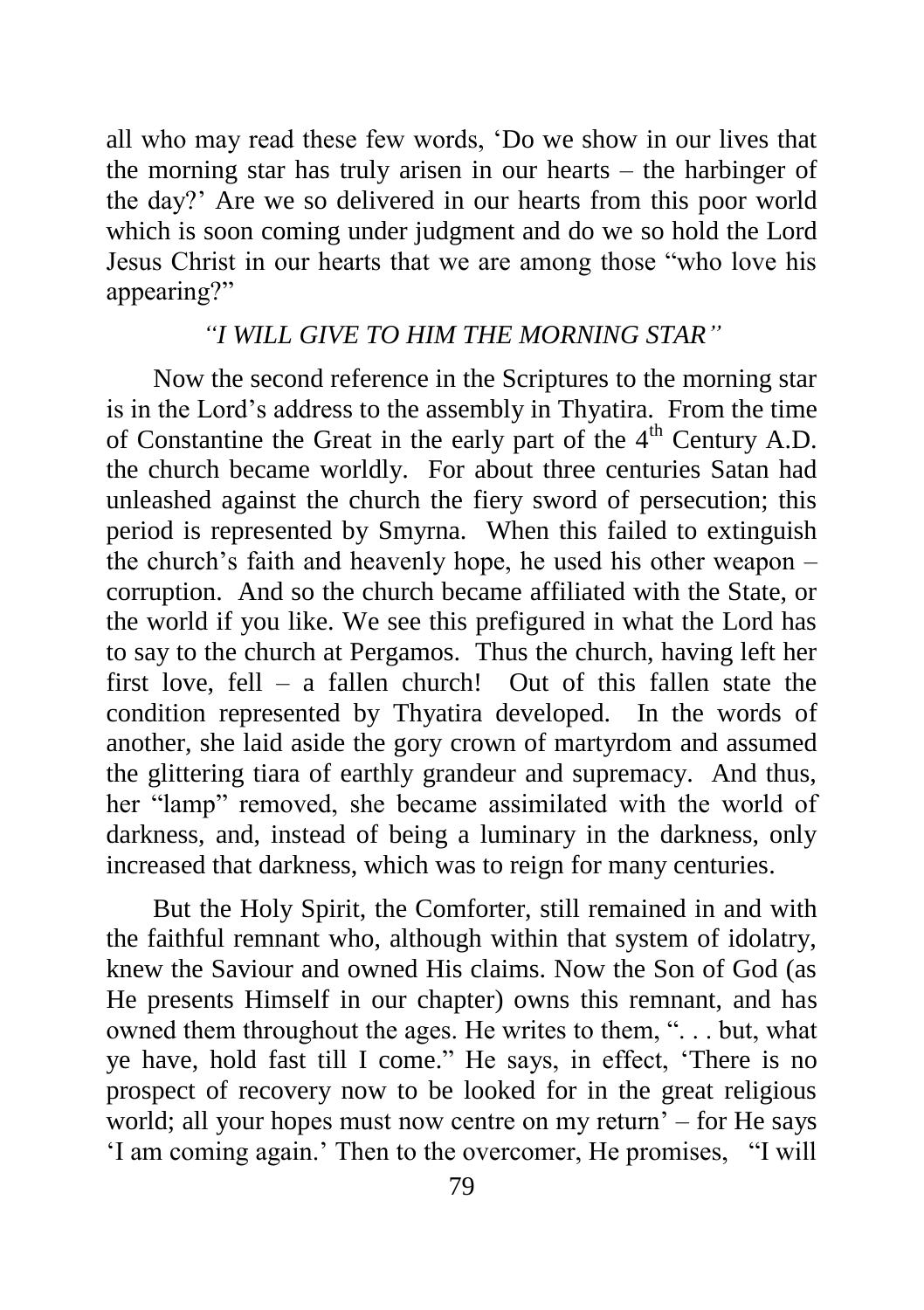give him authority over the nations . . . . . as I also have received from my Father and I will give to him the morning star." The false church had aspired to rule over the nations without Christ; the true saint will share the rule with Christ as He has received from His Father. And then He says "I will give to him the morning star" – a very precious possession for the heart, indeed! And so we wait and can say –

> I well can wait! Thou waitest yet The word of that dread hour, Which shall Thy foes for ever set As footstool of Thy power. *(J.N. Darby)*

Well, as we wait I would quote this for our encouragement -"When the church had got to the lowest depths of darkness, then it is you get the precious promise of the morning star: 'I will give him the morning star.' The night is wearing on its dreary length; its long dark hours are passing slowly by. You know how in travelling by coach, as the tedious hours drag on, how eagerly the weary traveller looks out for the morning star, the promise of the coming day. And that is just what the Lord gives us here when all is at the darkest. "He gives us the morning star, His own coming" *(J.B.Stoney, New Series Vol. 3, page 85).* So let us all take courage in our waiting.

Now as we wait, are we to remain idle? By no means. The Lord says, "Let your loins be girded about, and lamps burning; and ye like men who wait their own lord whenever he may leave the wedding, that when he comes and knocks they may open to him immediately" (Luke 12:35 & 36). "Loins girded about;" that is, the practical application of the word of truth to ourselves. "Lights burning" – a distinct confession of Christ in our words and deeds and our hearts all right and in order. Then there is the blessed privilege of doing His will in any service that He may leave in our hands to do. Let us then thus be ready for Him when He returns, as He says, "Watching." And when He comes He will bring His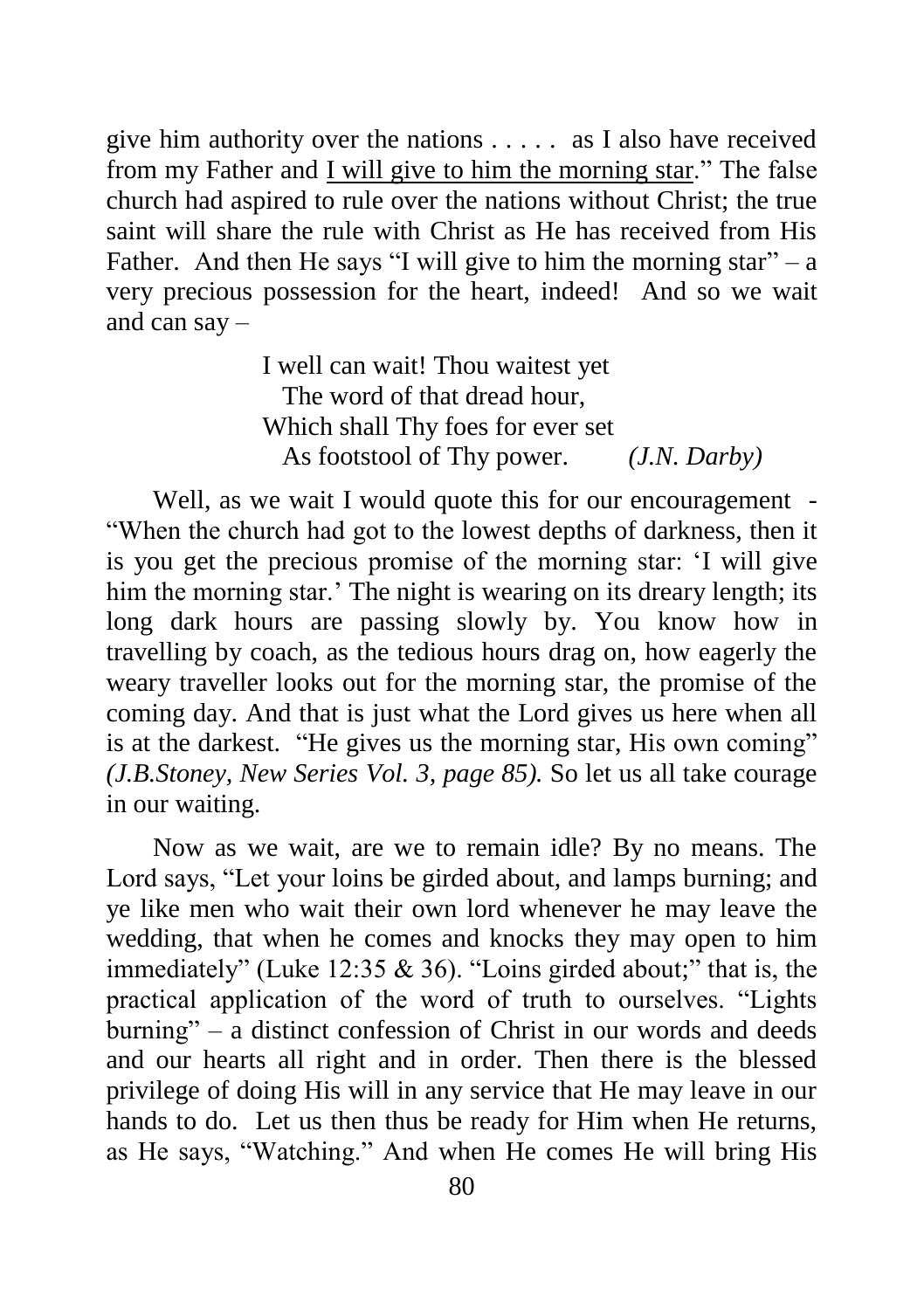faithful bondmen into their heavenly portion and "He will gird himself and make them recline at table, and coming up will serve them"

*"I AM THE . . . THE BRIGHT AND MORNING STAR"*

In the last six verses of the book of Revelation, the Lord Jesus seals the words of the prophecy of the book with His own personal testimony – "*I* Jesus have sent mine angel to testify these things to you in the assemblies." And in chapter 1, verse 3, he says "Blessed is he that reads, and they that hear the words of this prophecy, and keep the things written in it; for the time is near." We do well to take account of that, for all the scenes unfolded in this book must surely come to pass. But the Lord Jesus Himself signs off, as it were, with a special communication of love to His waiting people. He writes, "*I* am the root and offspring of David, the bright and morning star." Every promise made to, and about, David will surely be fulfilled by Jesus when He establishes His kingdom on earth. But the special promise that He makes as the bright and morning star is to His heavenly bride and that promise will shortly be fulfilled.

The world will never see Jesus as the bright and morning star. It will be awakened from its slumber by "the revelation of the Lord Jesus from heaven, with the angels of His power, in flaming fire …" (2 Thess. 1:7). The morning star will no longer be shining, for the Lord Himself will have come, and His saints will have been caught up to meet Him in the air, and so to be for ever with the Lord. And then He will come with all His saints and they shall be manifested with Him in glory. Let us therefore be waiting and watching.

> ̓Midst darkness faith clearly sees beaming The light of Thy coming afar; We wait for the dawn of the morning. And hail Thee, the bright Morning Star.

> > *Alex Walker, 3 rdApril 2010, Auckland*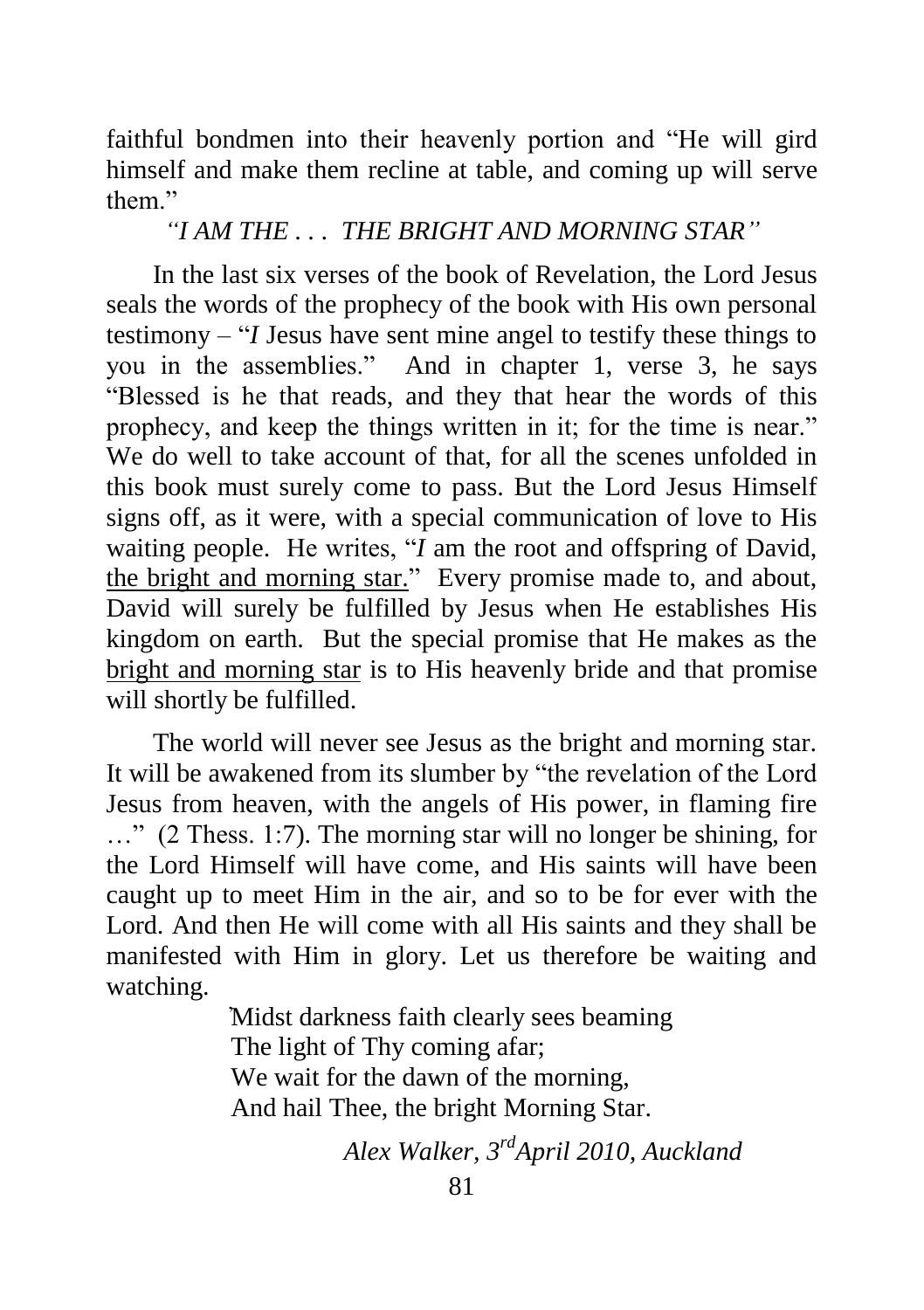#### **WAITING AND WATCHING**

(Luke **12**:36; 1 Thess. **1**:10; Matt. **24**:32; Mark **13**:37)

THERE is a great difference between waiting and watching. If I were expecting some one I loved very dearly, I should hardly be content to sit in an easy chair and wait till I heard them at the door; I should surely stand at the window to catch the first glimpse of them, and be ready to open the door myself. And so it is with us as believers. If we have known anything of the grace that sought us and found us when we were in all the distance of our sins from a holy God, and if we have realised the "great love wherewith he has loved us" when there was no love in our hearts for Him, surely we cannot help answering in some measure to that love. "We love Him, because he first loved us" (1 John 4:19). And however feeble the response to that great love may be, it will be shown in a longing desire to see Him who has brought it all to us by His death on the cross. And we shall not only *wait* for Him, but *watch* for Him. And the difference between waiting and watching will be seen in everything in our ordinary path. If we are content only to *wait* for Him, we shall make *ourselves* the object, in some measure: our comforts, our houses, our gardens. There may be nothing wrong – "no harm," as we often hear it said – in any of these things; but if they become an object to us, in just the measure in which they do *Christ* will be excluded, for they occupy some place in our hearts, and He has not really got every place as He desires to have, and is indeed worthy to have. And if He has *His* right place, these things will have *their* right place, and we shall receive every mercy from *our God*, "according to his riches in glory by Christ Jesus (Phil. 4:19).

Let us each search our hearts in His holy presence as to whether we are waiting or watching. "What I say unto you," He said to His disciples when He was with them, "I say unto all, WATCH." (Mark 13:37). May our hearts readily respond to this desire of His heart for each one. A.P.G. *Extracted from "The Believers's Friend," Vol. I [1909].*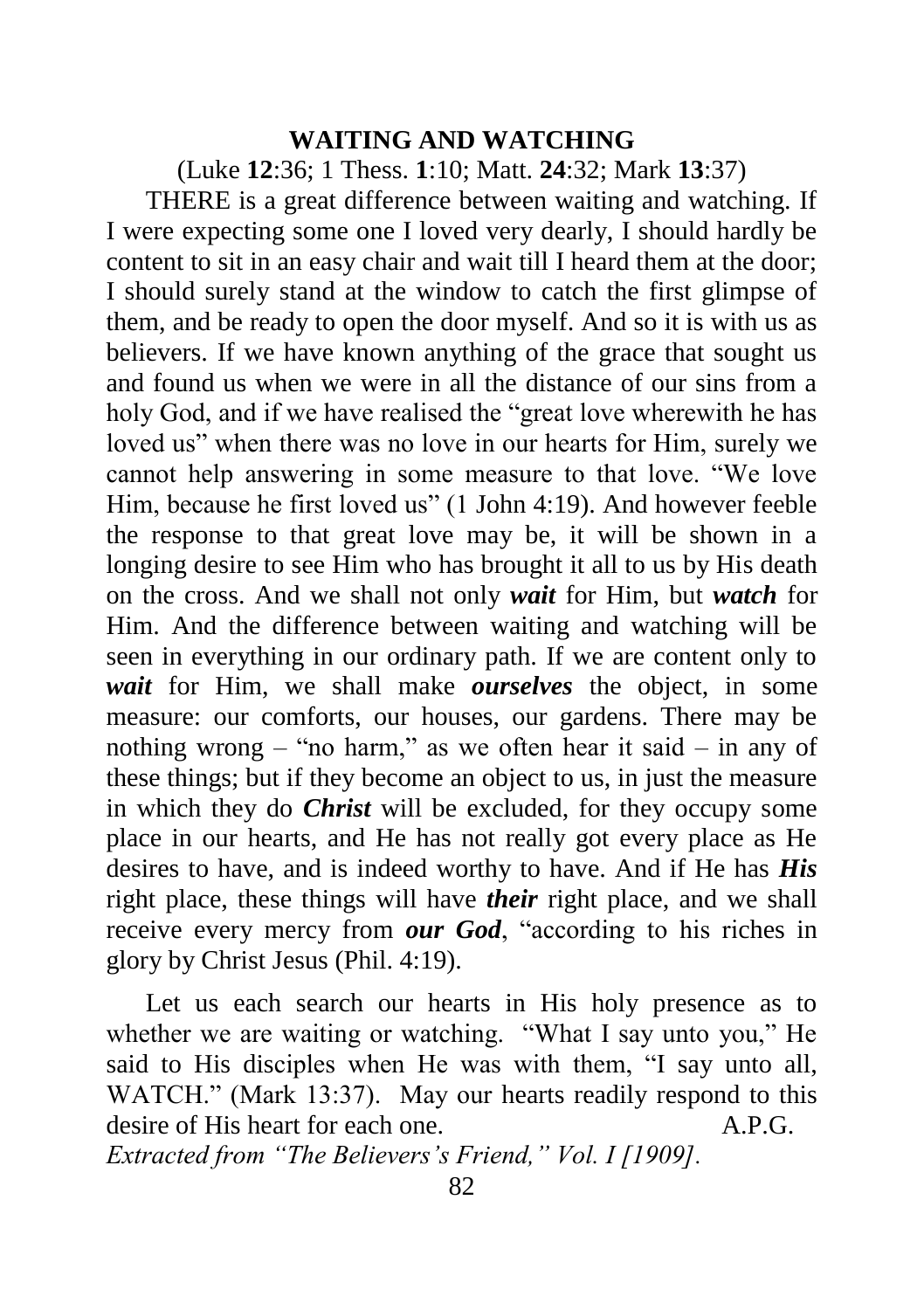#### **KEYS**

## *Luke 2:52; Revelation 1:17, 18; 3:7; 20:1-3.*

WHEN God conveys a message to men, He does it in language that is intelligible to them. In accordance with His goodness to us as His creatures, He uses figures and signs and symbols which we can understand. He speaks of Himself as having certain "keys," and I would like to speak to you of some of the keys of which the Lord has control. What a key means to us, is what the Lord means to convey to us when He uses the figure. Anyone who has a key to a thing has control of it. If you have the key of a house, or a room, you can come into it when you like. So when the Lord is presented as having certain keys, we recognize that He has control of the matters referred to.

Now the first key I would refer to is the "key of knowledge" of which the Lord speaks in Luke 11:52. He is speaking to the lawyers about it, bringing home to them that they had taken it away from men; that is, they had rigidly excluded Himself from their teaching and doctrine, whereas He has control of all true knowledge, and He can let men into it. We are living in days of increased knowledge, as the Scriptures foretold: "many shall run to and fro, and knowledge shall be increased," Dan. 12:4. The increase of human knowledge in the last fifty years has astounded mankind, and if God allows it, there will be more to come. Nevertheless, the Lord Jesus Christ has the key of knowledge, and the control of all that is of permanent value. I want to show that He is prepared to open the door of knowledge to *you,* to bring you into a knowledge that is of eternal value.

First of all then, the Lord is the One who has the key to the knowledge of God – He knows God. He said when here on earth, "I know him" (John 8:55). The Lord Jesus knows God absolutely. Others have known Him to some extent, and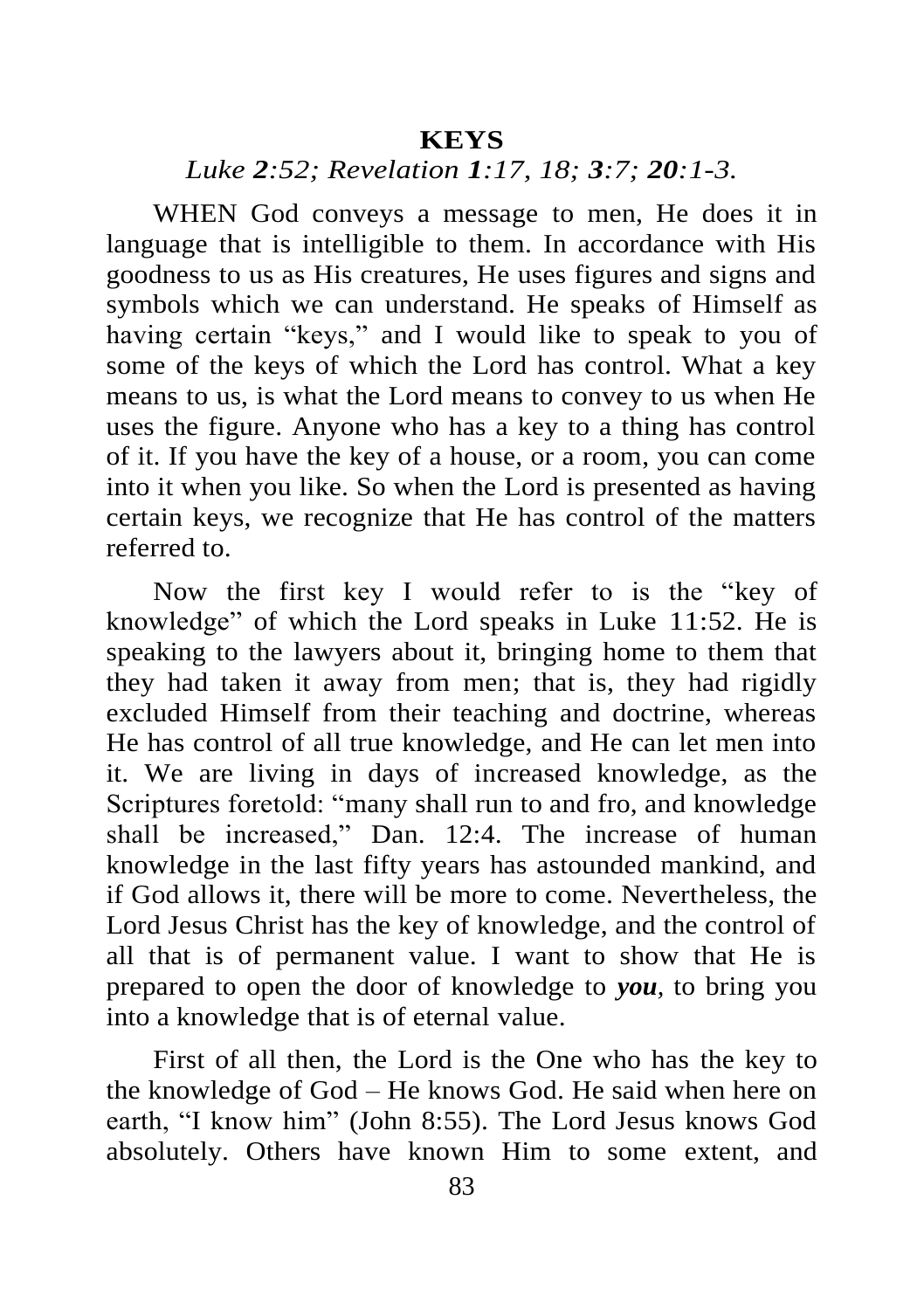indeed, all true prosperity and growth in a Christian is by the knowledge of God. The apostle Peter says, "Grow in grace and in the knowledge of our Lord and Saviour Jesus Christ." And again, "Grace and peace be multiplied to you through the knowledge of God, and of Jesus our Lord" (2 Peter 1:2). We know little of God, but the Lord Jesus knew Him perfectly: "I know him," He says. He knew His eternal counsels; He was "with God"; He knows the present and the future: He knows everything. Many human calculations are based on assumption; there was never any guesswork with Christ, He never supposed anything; He never assumed anything. He said, "we speak that we do know, and testify that we have seen," John 3:11.

Then the Lord knows *you.* When Jesus saw Nathanael coming to Him in John 1:47, He said, "Behold an Israelite indeed, in whom is no guile!" Nathanael said, "Whence knowest thou me? Jesus answered and said unto him, Before that Philip called thee, when thou wast under the fig tree, I saw thee." He not only knew where he was, but He knew what was in him. He looked behind the exterior into his heart, and says of him, "an Israelite indeed in whom is no guile." Again, when Nicodemus came to Jesus by night, as the Lord spoke to him, he said "How can these things be?" And Jesus said, "Art thou a master of Israel, and knowest not these things? Verily, verily, I say unto thee, we speak that we do know . . . if I have told you earthly things, and ye believe not, how shall ye believe, if I tell you of heavenly things?" Think of One who can tell you what is in heaven, as well as what is on earth! He said to the publicans and sinners who drew near to hear Him, "there is joy in the presence of the angels of God over one sinner that repenteth;" He could speak of the joy in heaven over one repenting sinner.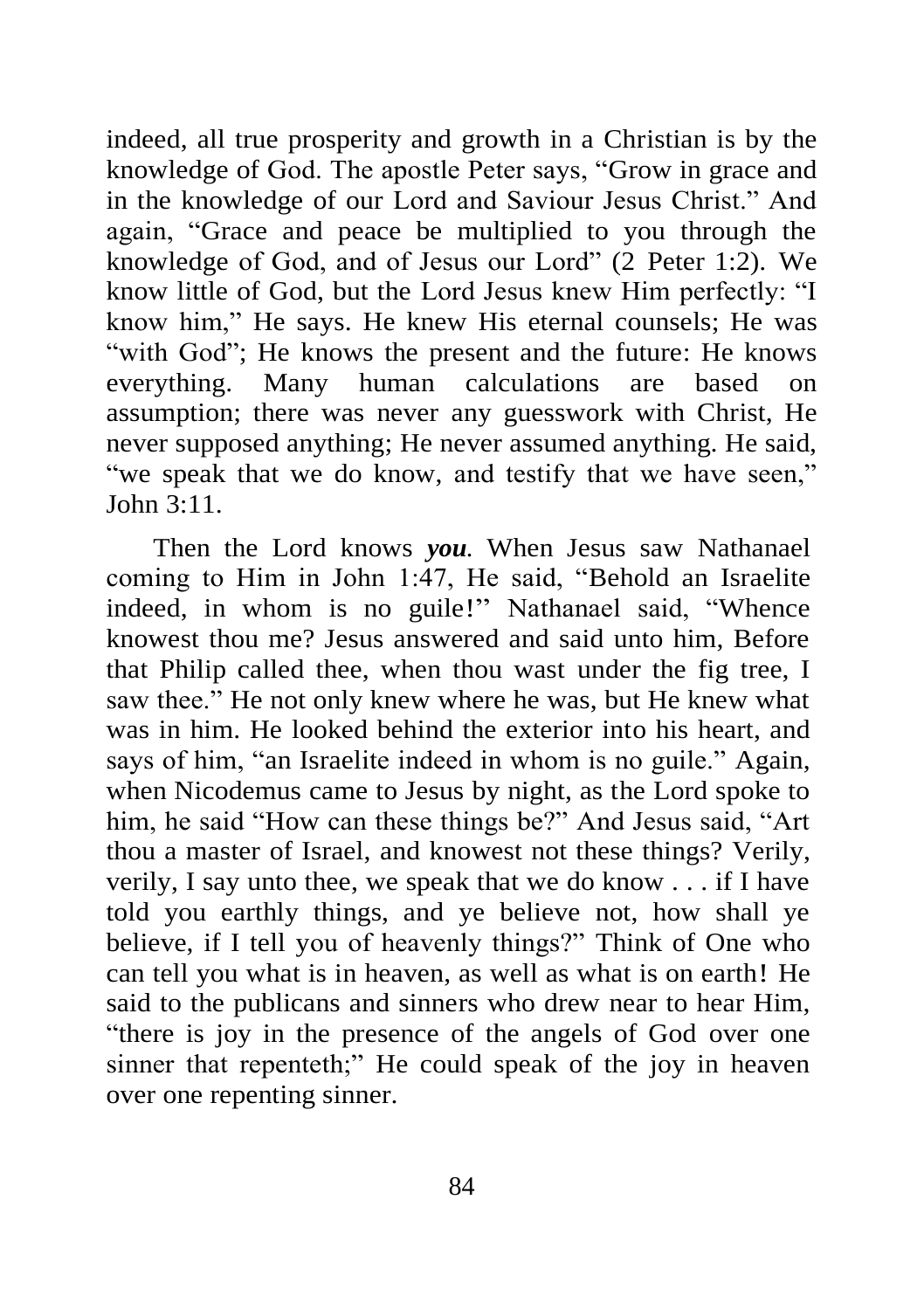In John 4 He disclosed to a poor sinful woman that He knew all her history. Later, she says, "Come, see a man who told me all things that ever I did"! He can unlock your past, and show you all that lies hidden there, but He would bring in the knowledge of God, so that you might be brought back to God. What I want to say is that if you want a true knowledge of God, you must come to Christ, because He alone has the key. Every other kind of knowledge will disappear, "knowledge shall vanish away," we are told in 1 Corinthians 13: 8, but the knowledge that Christ imparts will never vanish. He will tell you about God, and about how He would meet your need, as He did that poor woman at the well of Sychar. The Lord said to her, 'You are thirsty: I know it, but if you knew who *I* am, and what I could give you, you would have asked of me, and I would give you a well of water springing up into everlasting life.'

Dear friend, before one can get that water, we must face His scrutiny. You will have to do with Him as the One who *knows.* The woman said to Him, "Sir, give me this water." But the Lord answered, "Go, call thy husband," and then all the truth came out, and she realized that He knew everything about her. Are *you* prepared to face this? He looks into your heart and knows all your history, but above all, He knows God, and can tell you all about God, and bring you back to Him. "Christ also hath once suffered for sins, the just for the unjust, that he might bring us to God" (1 Peter 3:18). That is where the Lord would lead you by His knowledge. One would say to the young, the key of knowledge is in the hands of Christ, not with the universities, nor in the schools. He alone can open to you the door of knowledge into that which will abide, and bring you into everlasting joy; He will put treasure into your soul; so that "Let him that glorieth glory in this, that he understandeth and knoweth me, that I am the Lord" (Jer. 9:24). To get such knowledge as that is worth all the schools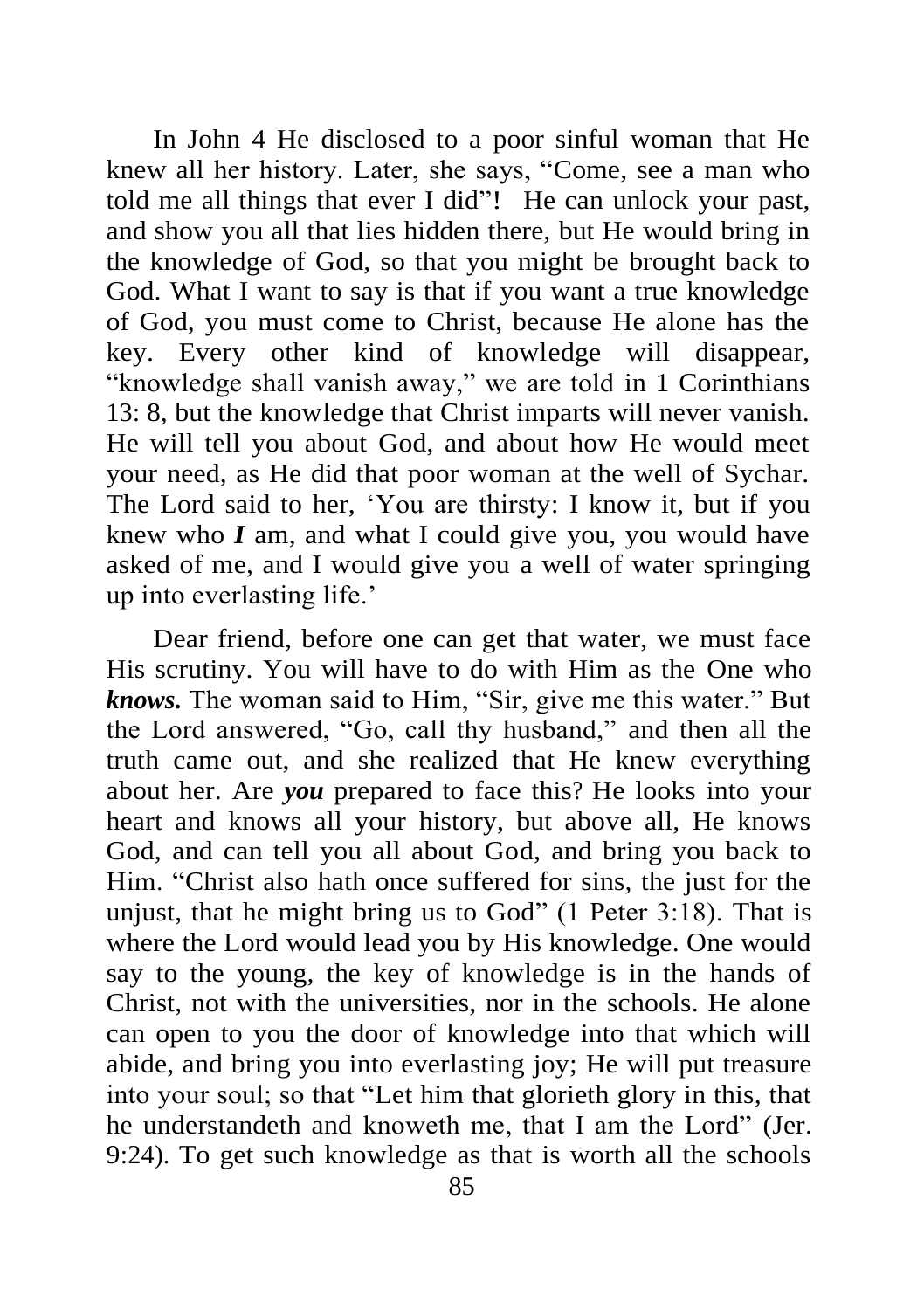can give you. Not that I would decry the knowledge necessary to this present life, but Christ will give you that which abides and is of eternal value – the knowledge of God, to which He alone has the key.

Now in Revelation 1 we have two more keys spoken of. The Lord says in verse 18, "I … have the keys of hell and of death." Let us not make Him a liar. Have you ever stopped to think that if we say something different to what the Scripture says, God says, we "make him a liar" (1 John 1:10 *see also ch. 5, v. 10 – Ed.)*? But God "cannot lie" (Titus 1:2). You can lie, the greatest man on earth can lie, its teachers and its religious leaders can lie, but Scripture says, "Let God be true, but every man a liar" *(Rom.* 3:4) – if you are to be blessed you must believe what God says, even though it involves your disbelieving every man, for be assured that "God cannot lie." What a rock for your soul to rest on, that it is "impossible for God to lie" (Heb. 6:18). The apostle Paul says of the Lord Jesus that He is "over all, God blessed for ever" *(Rom. 9:5).* And the Lord Himself when here said, "Before Abraham was, I am" – indeed He said more, "If ye believe not that I am . . . ye shall die in your sins" (John 8:24). "I am," means that He is the Eternal, the One who is not under the restrictions of time, and never was, for Jesus is God.

Well, the Lord speaking to His servant John in Revelation 1, says, "I have the keys of hell and of death." He is the only one who has them. Death refers to the body; it is the condition of the body when life ebbs out; but Hades refers to the condition and place of the spirit after death. Death and Hades refer to the separation of the spirit from the body. Perhaps someone says, 'I do not believe there is any spirit, for I cannot see it.' Then you only believe what you can see with your eyes. Have you ever found the atmosphere? or life? or electricity? The greatest things around, and in us, are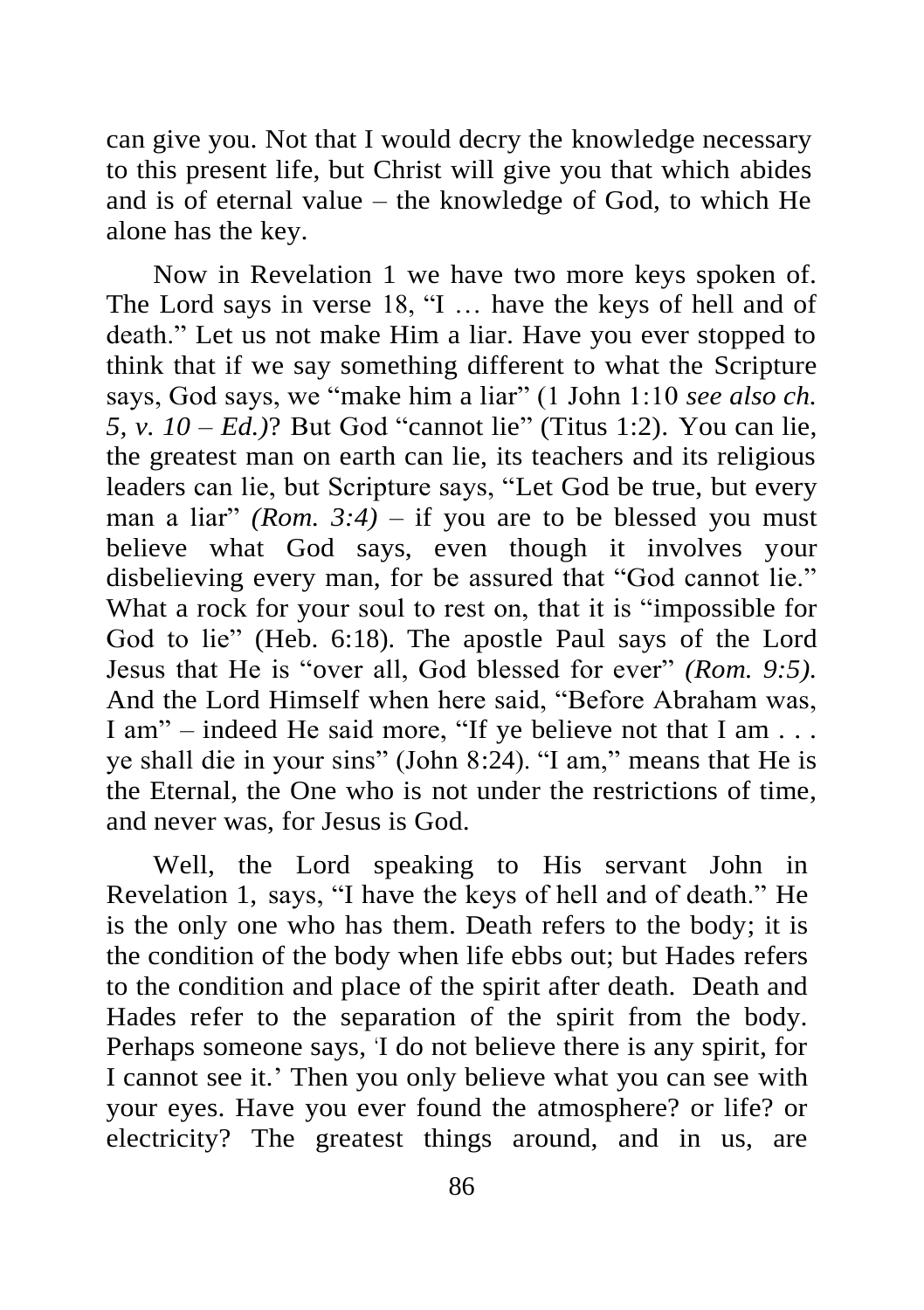invisible – we cannot see them. Get a grain of wheat and search for the life in it. Who can find life? Nobody! The very thing that makes life possible, that is the atmosphere, where is it? We cannot see it, or handle it. Is there then no God because you cannot see Him? Consider the heavens – Is there no God? What a fallacy! The truth is that 'God IS,' and another truth is, that the Lord Jesus Christ has the control of death and hell, and when death comes to pass, we come directly under His control. If this is so, what folly it is to live without Christ! Perhaps you choose to live without Him for twenty or thirty, or even for seventy years, yet when death comes to pass, you will pass under His immediate control. He has the keys of death and of Hades.

The Lord made this perfectly clear when He was here. You will remember Jairus, the ruler of the synagogue who sent to Him when his daughter lay dead. When He came into the presence of death we read, He "took her by the hand and called, saying, Maid arise" *(Luke 8:54).* And it says, "her spirit came again, and she arose straightway." That is, He unlocked Hades and let that one soul out. And He could do that for all who are in it. He called to Lazarus in John 11: "he cried with a loud voice, Lazarus, come forth, and he that was dead came forth." The same power that called Lazarus from the tomb, will yet call all, "for the hour is coming, in the which all that are in the graves shall hear his voice, and shall come forth" (John 5:28).

Why waste your life in indifference to Christ, the only one who knows? – the One who has the keys of death, and who has disclosed that on the other side of it there are two conditions, and that between them there is a "great gulf fixed." Scripture calls one side Paradise, and the other side Hell. On one side is eternal blessedness and joy, and on the other is remorse and torment. The Lord is Master of that situation, and He alone. You are nearer to it than you perhaps realise; indeed, there may be only one step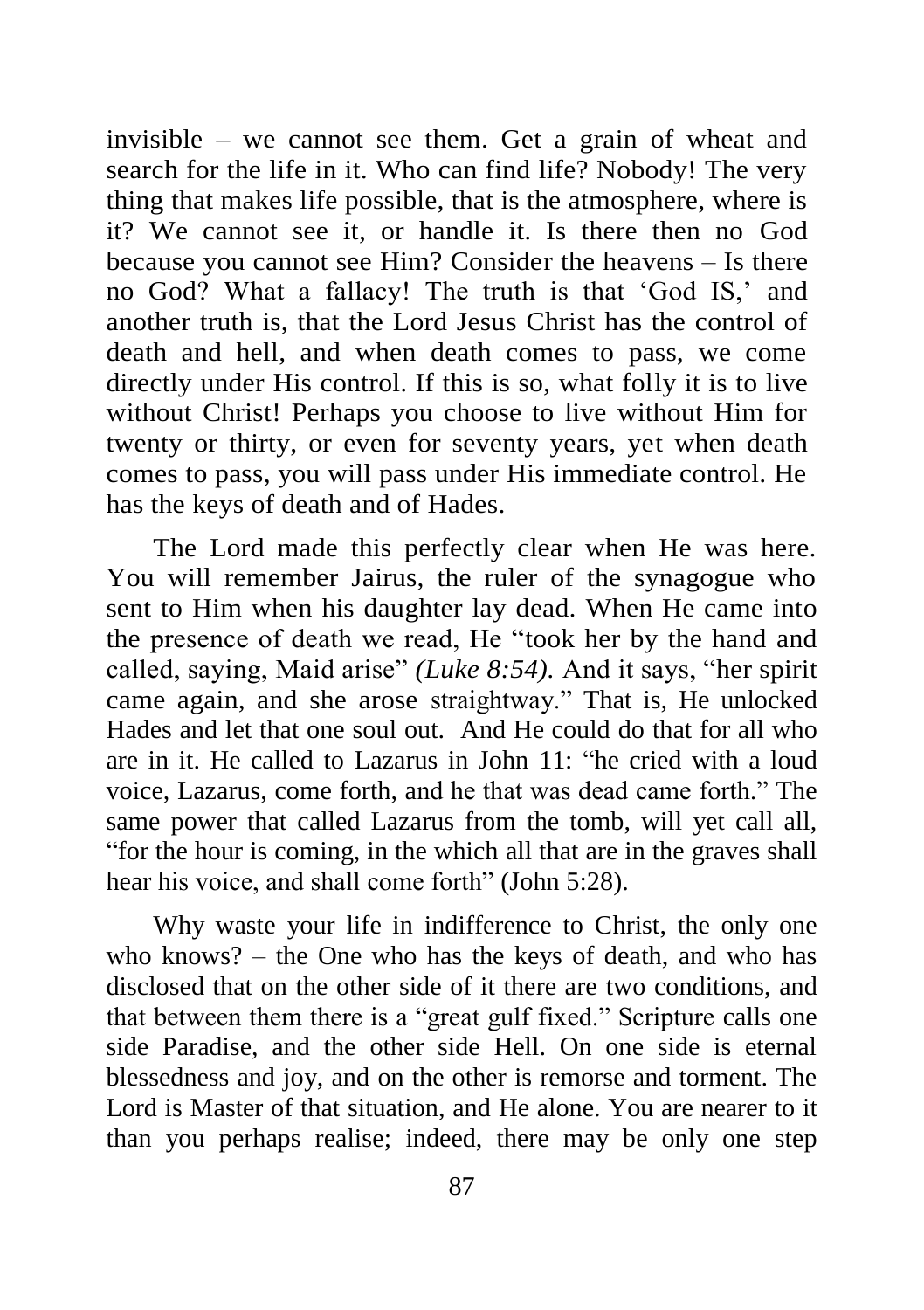between you and death; as David said, "there is but a step between me and death" *(1 Samuel 20:3).* But you must have to do with the Lord, for He has the keys of death, and has the entire control when death comes. God may let you have your own will here for a time, but when death comes you pass absolutely under the control of Christ. Why then waste your life under the dominion of Satan and darkness? Why not come to Christ now? If you must have to do with Him eventually, why not come to Him in this day of salvation?

Then in Revelation 3, He speaks of Himself as having the "key of David," which means that He has control of God's kingdom. God has a kingdom; He is the "King Eternal;" He never abdicates, as earthly monarchs sometimes do. His throne is for ever and ever; as Nebuchadnezzar said, "His kingdom is an everlasting kingdom;" and "I Nebuchadnezzar praise and extol and honour the King of heaven, all whose works are truth, and his ways judgment" *(Daniel 4:37).* The key of the kingdom of heaven is in the hands of Christ, and He determines whether you shall come in or not, He who "opens and no man shuts, and shuts and no man opens." If He opens the door to you, then no one can shut you out, but if He shuts the door, then nobody can open it. Have you ever tried to get into the kingdom? The Lord Jesus said, "the violent take it by force;" that means there are some who are desperate in their efforts, and are so earnest that they will not rest till they have got into God's kingdom. The Lord Jesus has the key to it, and the way into the kingdom is to call Jesus "Lord." "If thou shalt confess with thy mouth the Lord Jesus, and shalt believe in thine heart that God has raised him from the dead, thou shalt be saved" (Rom. 10:9). You own His authority over you and come into salvation. You need not fear that any enemies will get you while you are in God's kingdom; His kingdom is an everlasting kingdom, and His subjects are safe from the lawless powers of evil that would seek to destroy them.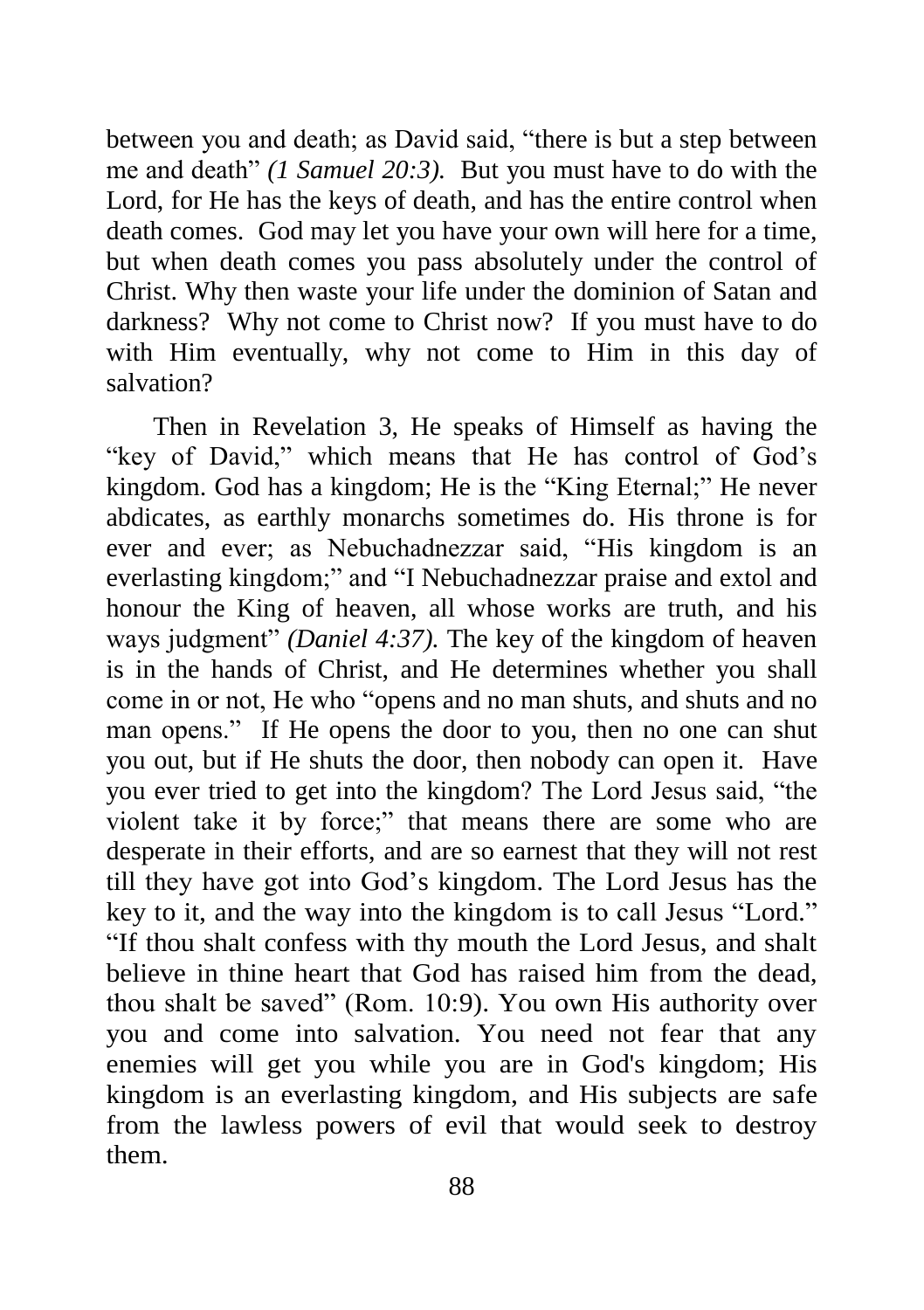See that dying robber – he discovered the Lord like this. He awoke to the fact that Jesus knew everything, that He knew all about him; that he was in the presence of God. He says to his fellow, "we receive the due reward of our deeds" *(Luke 23:41).* What made him think of his deeds? He was in the presence of the One who exposes everything. He was conscious that the Lord knew him. He says, "Lord, remember *me."* He recognized that the Lord had such grace that He would remember even him. Then he discovered that He had the keys of death and hell, although the Lord Jesus was about to die, and the other robber too. He reckons that the Lord is to have a kingdom, and his faith embraces the Lord in this way. He discovers the One with the key of David, and that One *lets* him into God's kingdom, and he calls Him "Lord"!

My friend, you have no chance of getting into God's kingdom unless you own Jesus as Lord. Is He your Lord? – that is the question. Those who come into the kingdom of God, are those who confess Jesus as Lord. He is the Lord of all; the acceptance of Christ in your soul*,* as your own Lord, gives you access to God's kingdom. You cannot continue under the dominion of sin and the dominion of the Lord at the same time; you cannot go on with evil and be subject to Christ at the same time. That is impossible. Anyone who teaches that, is darkening your soul in view of your destruction. Your salvation lies in Christ becoming your Lord; and not only so, but you own Him so, in the presence of His enemies. As Christ becomes Lord to you, you come into the kingdom which is greater than any other kingdom; He has the key of David, and He opens and no man can shut, and if He shuts, no man can open.

In Revelation 20, we read of the angel that came down with the key of the bottomless pit, or the abyss, and he shut up in that abyss the devil, the source of evil, for a thousand years.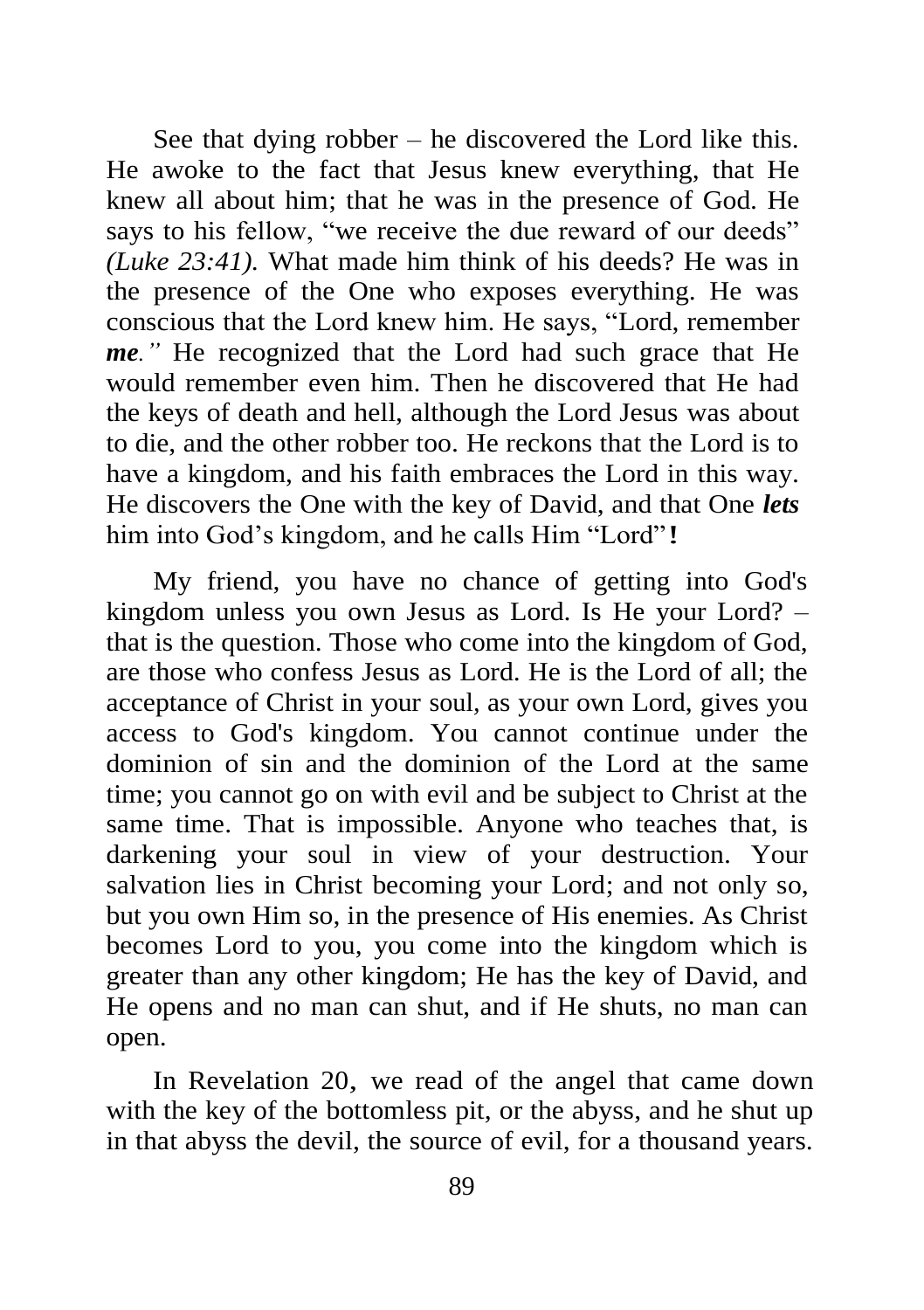I only draw attention to that to show you the greatness of Christ, for the angels are His servants. It says of the Lord, that He will come in His glory and all the holy angels with Him – they are *His* angels. When the Lord was born in Bethlehem, the angel referred to Jesus as "Lord." "Behold, I bring you good tidings of great joy, which shall be to all people. For unto you is born this day, in the city of David, a Saviour, which is Christ the Lord" *(Luke 2:10, 11).* And so at His death they said, "Come, see the place where the Lord lay" *(Matt. 28:6).* The angels are His servants, and He gives one of His servants this key to the abyss; that discloses that He has control of evil. Indeed He shuts up for a thousand years the whole influence of evil, by His own power. What an unfolding of the greatness of Christ, that He can deal with the source of evil! He will yet remove from God's universe all evil. The One who has the key to the abyss, has power to do this.

The question you need to face is, Will *you* be shut out? There are those who will be shut out; those who stand by their own course of sin, with the old serpent the devil and Satan. Scripture speaks of a certain place where the devil and his angels are. It says, "And the devil that deceived them was cast into the lake of fire and brimstone . . . and shall be tormented day and night for ever" (Rev. 20:10). It is a place of outer darkness, and the Lord has the key of that. He has the means of excluding evil as well as of opening the door to God's kingdom. He has the power that gives Him access to death and hades, and He can open the door of knowledge to your soul.

There is one key that the Lord does not choose to control, that He leaves with you, and that is the key of your heart. He does not take that from you. He stands at the door and knocks: He does it continually, He does not force Himself into the human heart. He says, "Behold, I stand at the door and am knocking." You have the key of your own affections, and even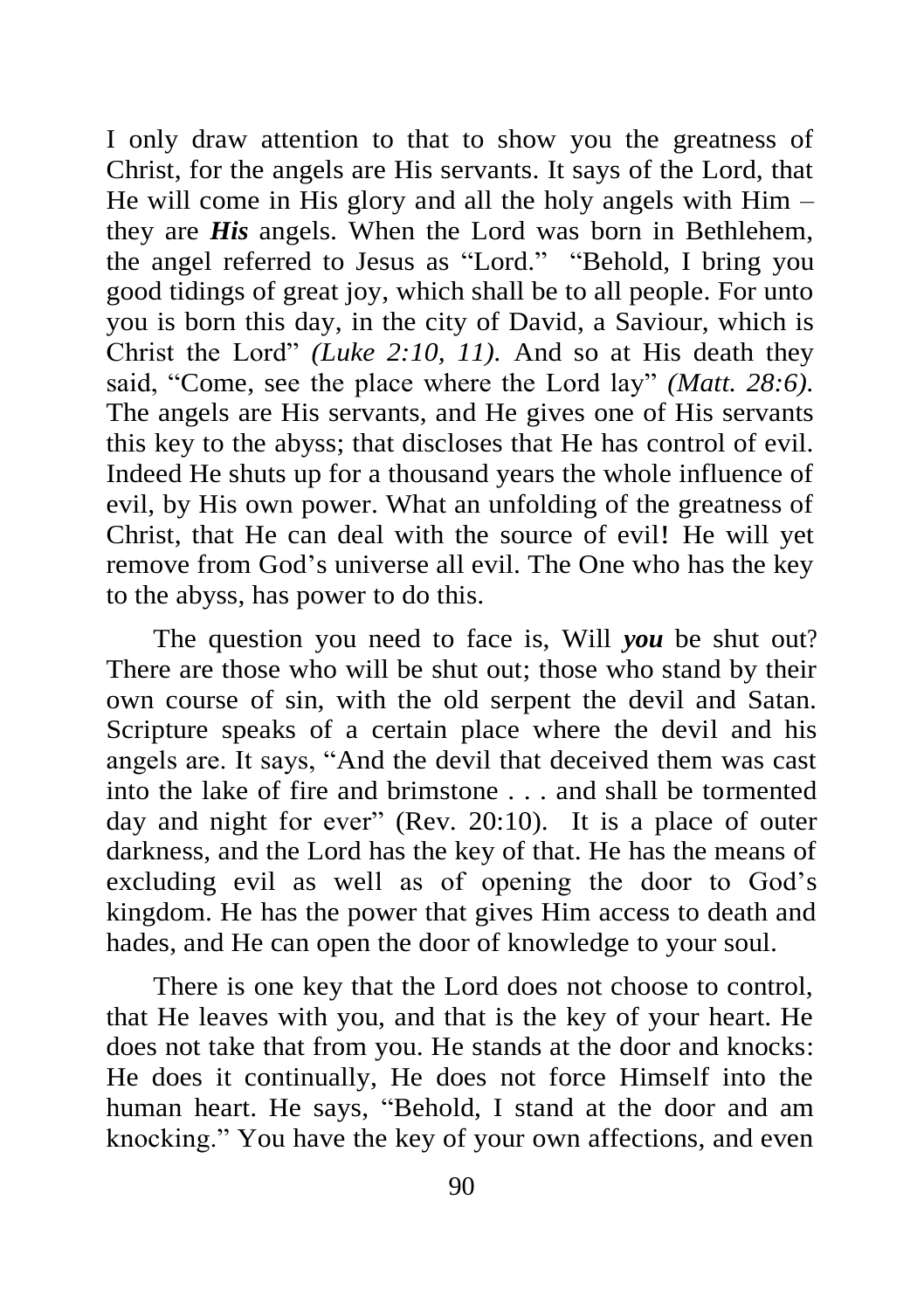though you may have bolted the door against this blessed Person, yet such is His grace that He still knocks, and says, 'If any man open the door I will come in.' My friend, let the appeal come home to you, "If any man hear my voice, and open the door, I will come in to him, and will sup with him, and he with me" (Rev. 3:20).

May the Lord help you to open the door of your heart, the door of your whole being, and let Him come in, and He will take control of you, giving you a place in God's kingdom, bringing you into all the blessedness of the knowledge of God. I would commend Him to you, so that you may turn to Him and receive Him. It says, "As many as received him, to them gave he the power to become the sons of God" (John 1:12).

*Gospel address by W.J. House, given probably in the 1930's.* 

#### **Expediency and Covetousness**

There are, I may say, four causes for the difference of opinion which, alas, is so widespread among us, and so humbling to us all. What can be a more humiliating picture than to see members of the one body, each of whom is a temple of the Holy Spirit, holding and advocating with all the earnestness of their abilities, opinions directly at variance with one another?

The first cause is *ignorance*. …

Now the reason why this ignorance is not enlightened and corrected is, that with the mass it is not simply ignorance as it was with Nicodemus, Thomas, or Mary Magdalene; it has grown into *prejudice*, which is another cause for the difference of opinion. ...

The third cause is *expediency.* This often occurs where there is neither ignorance nor prejudice, and simply arises from looking at things in relation to man instead of in relation to God. James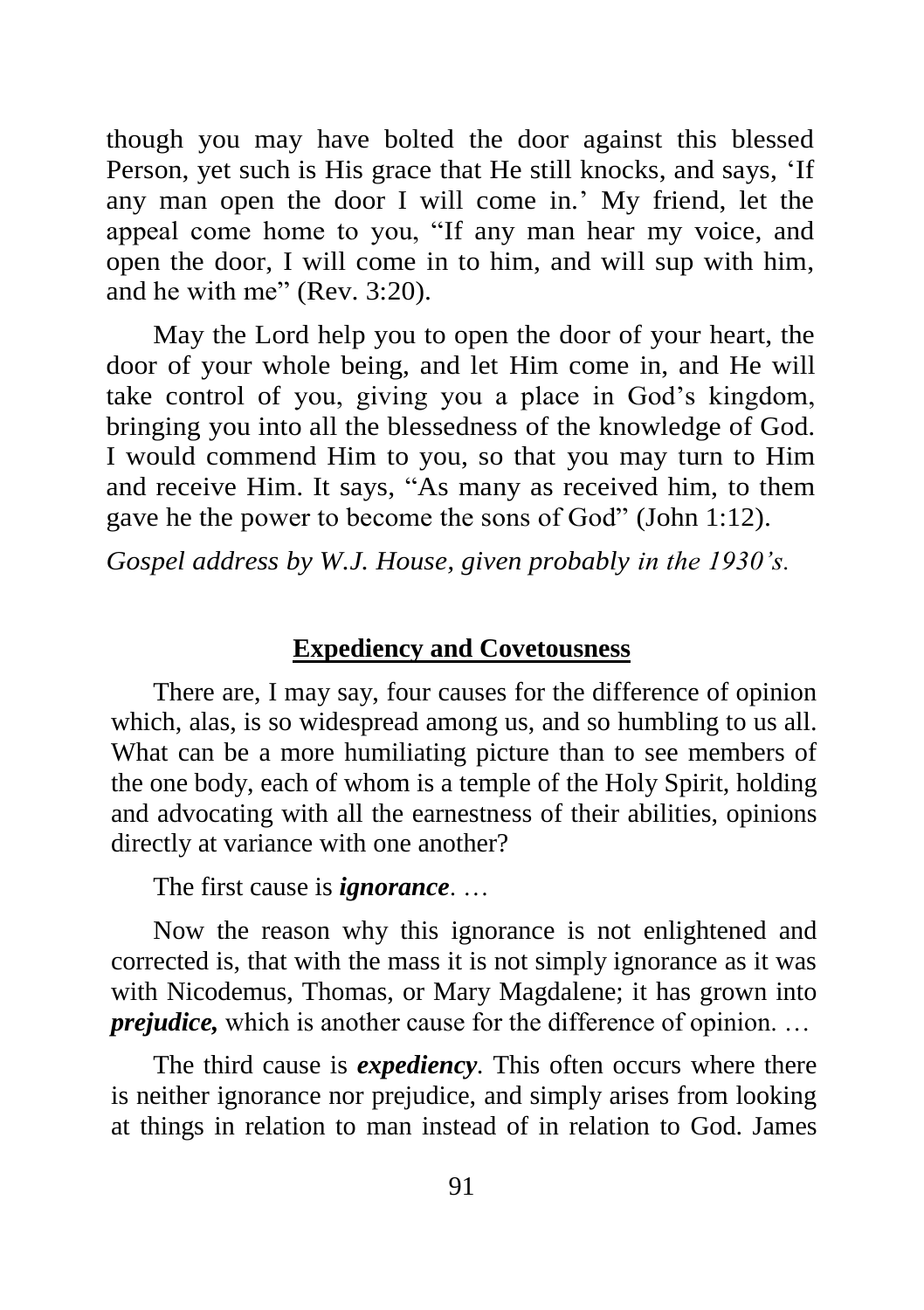from expediency pressed and induced Paul to show his zeal for the law, Acts 21: 20. Usefulness is generally grounded on expediency, which urges the claim of need, apart from the mind and pleasure of the Lord. This was Martha's mistake, her work was a useful and a necessary one seeing as man sees; but she consulted her own mind and not the Lord's. It is amazing the divergence of opinion which must exist between a Martha and a Mary; the more expedient the thing seems to be, the more difficult it is to renounce it for the word of God. Nothing seemed more natural than that David, sitting in his own house of cedars, should want to build a house for the Lord; and though it was good that it was in his heart, yet the word of the Lord countermanded it. It would be as difficult to effect an agreement between the man of expediency and the man of faith who is simply led by the word, as to make a man looking eastward see what the man looking westward sees. The man of expediency can always reason well, and has plenty of evidence to establish his argument. The man of faith sees what God says, and waits in patience to fulfil His mind, but there can be no oneness of judgment between them.

The last cause whereby the mind is warped and hindered from judging according to God is *covetousness.* Covetousness is desiring something for one's own gratification. There is the idol in the heart, and all truth is qualified or reduced in order to spare this idol or taste. We find in Ezekiel 14: 4, "Every man of the house of Israel that setteth up his idols in his heart, and putteth the stumbling-block of his iniquity before his face, and cometh to the prophet; I the Lord will answer him that cometh according to the multitude of his idols." If I come simply to the word of God I shall always find that the thing which most hinders me is the one which the word most rebukes; but if I am determined at all cost to save my idol, whatever it be, I must limit the action of the word, and this limitation will inevitably run through every subject in the word which I take up. Have we not discovered how differently and boldly we insist on a passage, when a covetous course has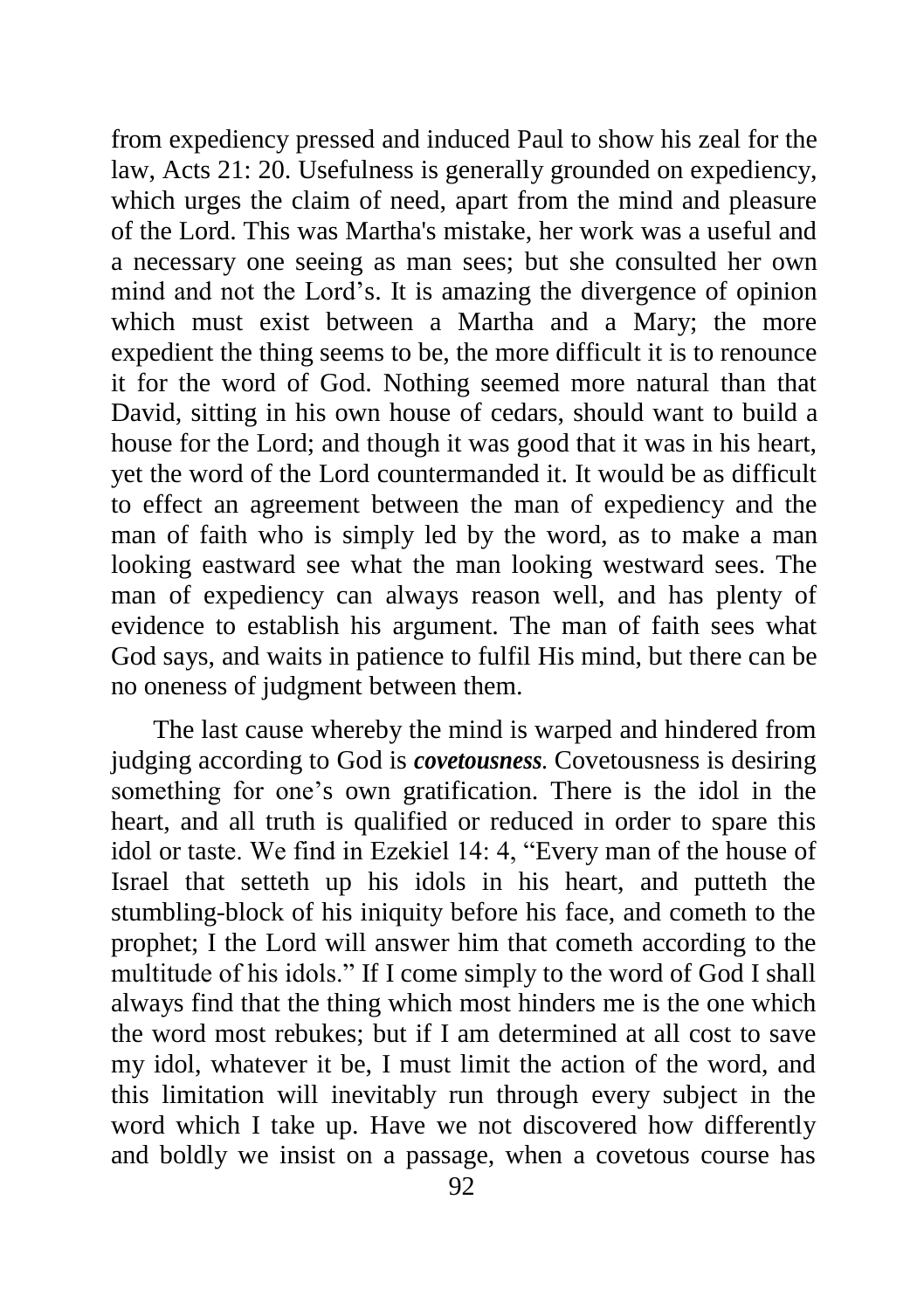been surrendered, which was garbled and glossed over formerly? The covetous man not only differs from the fearless asserter of the full truth, but he shuns the teacher, as the Galatians and all that were in Asia shunned Paul. There is always a twofold action of the word of God; one is deepening in your soul the truth you have truly and simply received, the other is correcting, and exposing either the working of the flesh in you, or its tendency; and when the heart is simple it likes both; and thus it is led into the mind of the Lord, and all who are so must have the same mind and the same judgment.

May the Lord exercise our hearts and consciences, that we may not be harbouring anything which is a hindrance to oneness of mind and judgment, for His name's sake.

*J.B. Stoney (1814-1897): New Series Vol. 10, pp. 7-11.*

### **Renewing our Minds**

"Do not be conformed to this world, but be transformed by the renewing of your mind." *(Romans 12:2 – NKJV)*

In today's text the apostle brings before us the necessity of non-conformity to the world and the *renewal of our minds.* These two imperatives are definitely linked together for if we are to walk differently from the world and not conform ourselves to its ways, then we are going to have to think differently. The word "transformation" in the Greek is *metamorphoo,* from which our English word "metamorphosis" is derived. There must be a *transformation* of our minds through the *renewal* of our thought patterns and of our worldview.

Before we were saved we were led by the "desires of the flesh and **of the mind**" as well as by "the prince of the power of the air" (Eph. 2:3,2). Our minds were darkened and controlled by these baneful influences. But now the Holy Spirit is at work in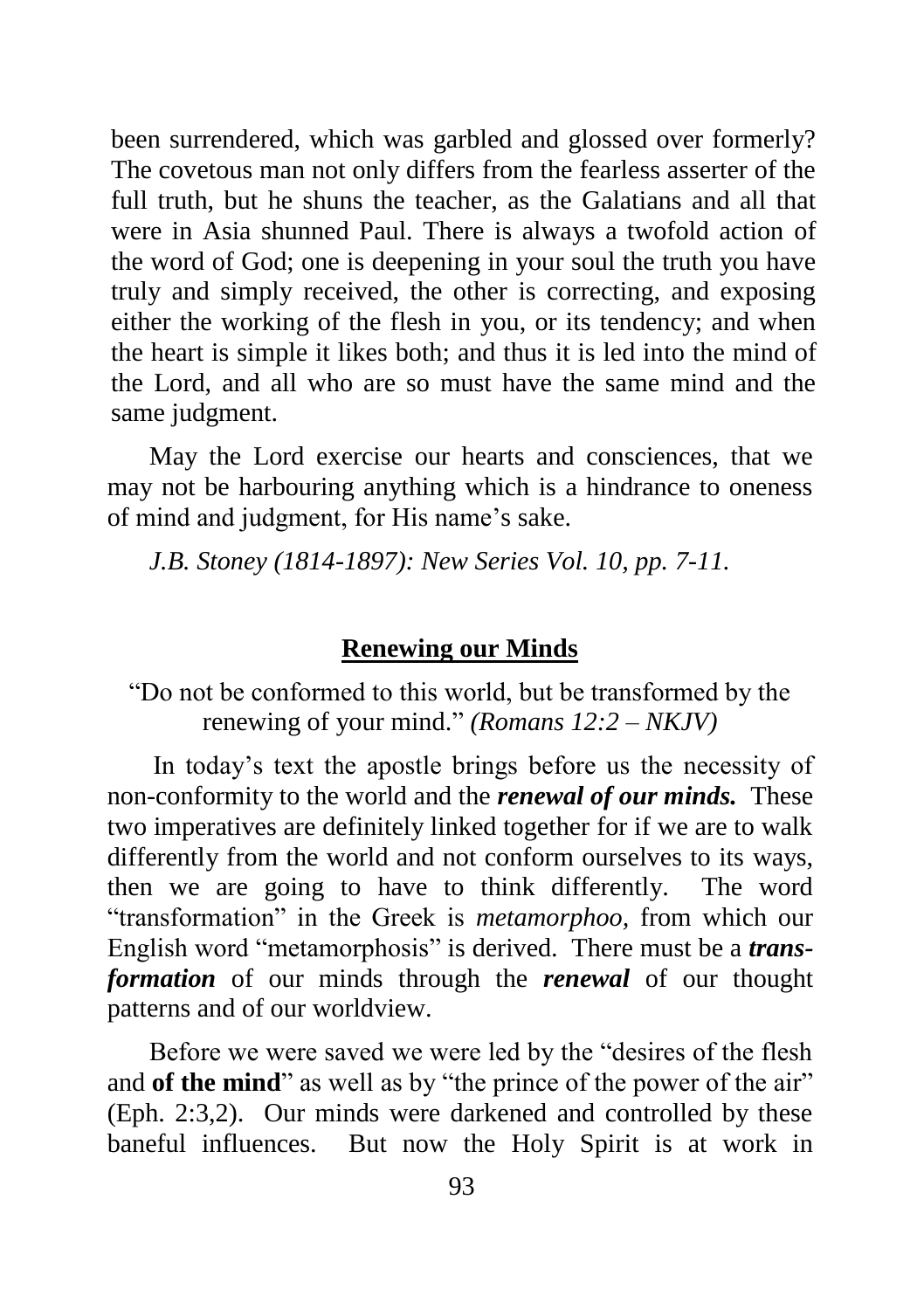renewing our thinking (if we allow Him) and this will bring about a transformation, a "metamorphosis." He does this through the written Word of God. As we read and meditate on the Word, and begin the habit of thinking scripturally this will cause us to be renewed in the spirit of our minds (Eph. 4:23). Peter says for us to, "desire earnestly the pure **mental** milk of the Word" (1 Pet. 2:2 JND; the translation note says: "Mental has the sense of suited to the rational faculties – the mind in contrast with the body").

Along with meditation in the Word, we should always have our minds occupied with things that are true, noble, just, pure, lovely and of good report (Phil. 4:8). Paul exhorts us here to "meditate (or think, KJV) on these things." Let us avoid filling our minds with the evil presented in the world through its media. One has wisely said, "The key to peace within and power without is always being occupied with what is good." Let us desire this transformation of our thinking, as it is often also said, "The battle begins with the mind."

*By Brian Reynolds; reproduced from "the Lord is Near," published by Believers Bookshelf Canada, with kind permission.*

#### **POETIC PAGES**

#### **The Man in the Glory**

I wake in the morning with thoughts of His love Who is living for me in the glory above, Ev'ry minute expecting He'll call me away, And that keeps me bright all the rest of the day.

But the moments speed forward, and on comes the noon Yet still I am singing: "He'll come very soon;" And thus I am watching from morning till night And pluming my wings to be ready for flight.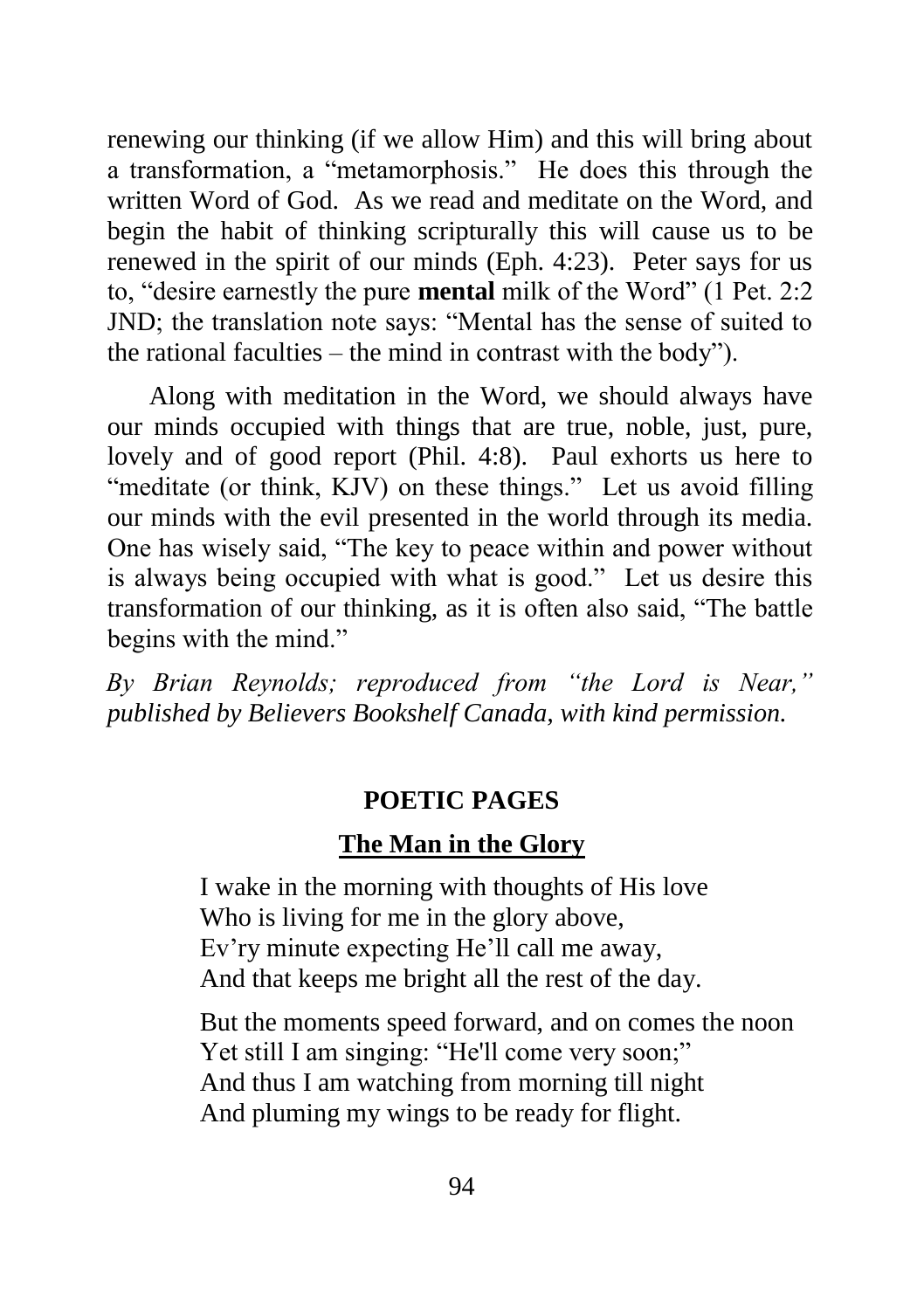There's a Man in the glory I know very well; I have known Him for years, and His goodness can tell: One day in His mercy He knock'd at my door, And seeking admission, knock'd many times o'er.

But when I went to Him, and stood face to face, And listen'd awhile to His story of grace, How He suffer'd for sinners, and put away sin, I heartily, thankfully welcomed Him in.

We have lived on together a number of years. And that's why I neither have doubtings nor fears, For my sins are all hid in the depths of the sea, They were carried down there by the Man on the tree.

I am often surprised why the lip should be curl'd, When I speak of my Lord to the man of the world; And notice with sorrow his look of disdain, When I tell him that Jesus is coming again.

He seems so content with his houses and gold, While despising the ark, like the people of old, And yet at His coming I'm sure he would flee, Like the man in the garden, who ate of the tree.

I cannot but think it is foolish of souls To put all their money "in bags which have holes," To find in the day that is coming apace, How lightly they valued the "riches of grace."

As fond as I am of His work in the field, I would let go the plough, I would lay down the shield: The weapons of service I'd put on the shelf, And the sword in its scabbard, to be with Himself. */ P.T.O.*